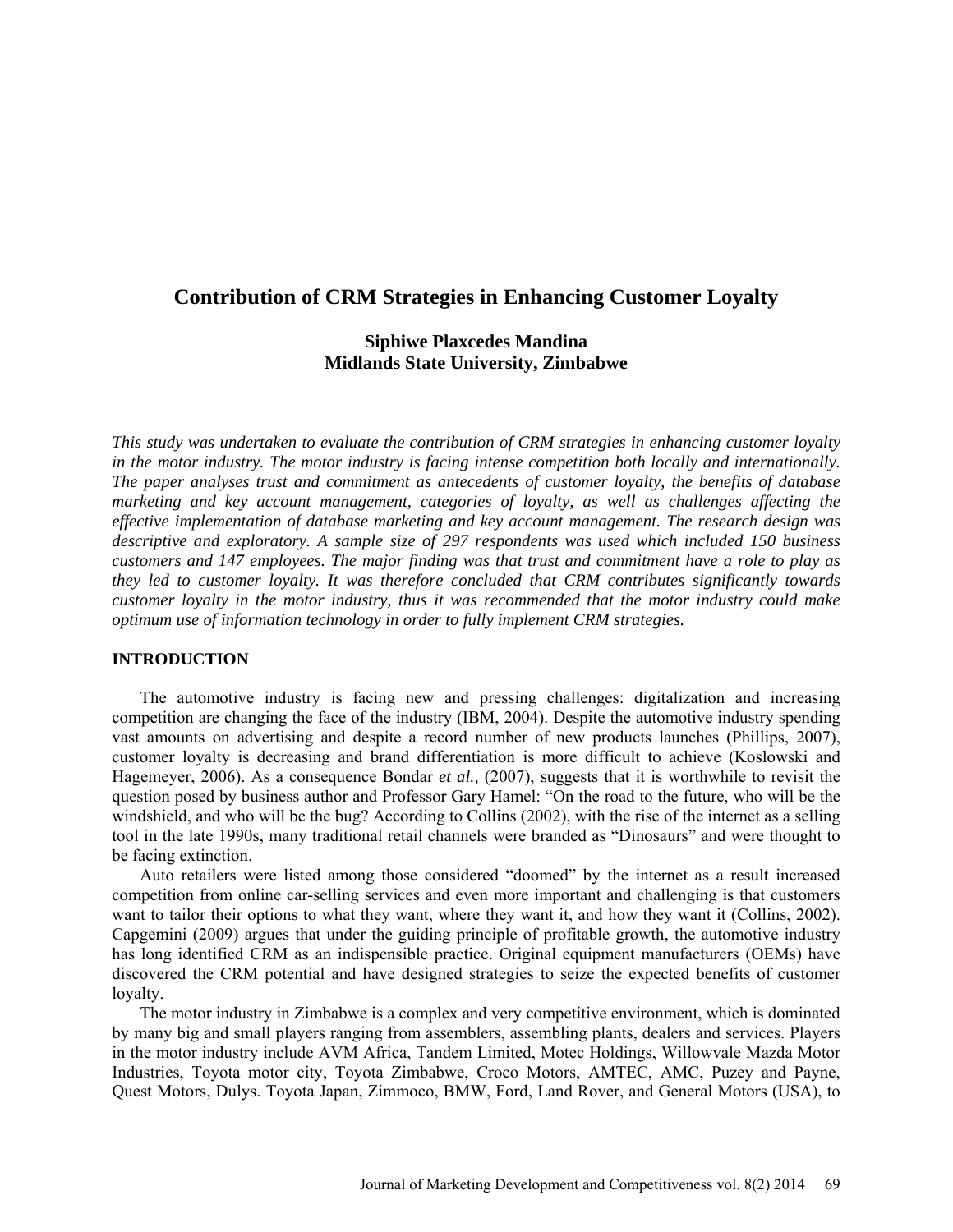name but a few. Competition in Zimbabwe has progressively intensified on both the international and domestic markets as tariff and non-tariff barriers have gradually come down. Operating in such an environment requires players in the motor industry to understand all the factors of relationship marketing that affect their success and market share.

Levitt (1983) deems the most valuable asset of a company to be its relationship with its customers. Customers seem not to be loyal to the local car dealers and especially prefer to browse the web for cars instead of physically visiting the showroom. Poor service quality has also contributed to customers not making repeat purchases or servicing of their vehicles. This is due to the fact that the motor industry has been hit by a wave of brain drain as employees have "skipped" the border to neighboring countries where they are offered better remuneration and working conditions. However besides offering the same services, some motor car dealers are failing to retain their loyal customers especially the corporate customers because they may not have much knowledge of their customers' needs and wants.

Altran (2010) suggests that companies with solid CRM processes and technologies in place will better keep their existing customer base and relationships and suffer relatively less from the consequences of economic crisis. The motor industry was not spared during this global financial crisis especially in Zimbabwe where customers were now opting for cheap grey imports from Japan (Motor Trader, 2006) and as substitutes for the zero mileage (brand new) automobile in the showroom. This left the local car dealers in Zimbabwe jostling for the few most valuable customers with a potentially longer life-timevalue.

Some Car dealers in Zimbabwe use key account management (KAM) as well as manual and computerized database marketing in order to retain customers. IBM (2004) states that size is no longer a guarantee of success, only companies that find new ways (such as CRM) to create value will prosper in the future. Barclay quoted in Carlson Relationship Builder, a research report by Carlson marketing and Peppers and Rogers group (2007) supports the IBM view by arguing that "in today's automotive market, achieving competitive advantage on service quality or service features alone is increasingly challenging. Manufacturers who understand the importance of building 1to1 relationships will have the edge".

## **Customer Relationship Management**

CRM has attracted such great attention because of the emphasis that it can give mutual benefit to both the customer and the company (Gronroos, 1996). The term customer relationship management (CRM) gained widespread recognition in the late 1990s. Researchers and practitioners both in the academic area and the business field enthusiastically have shared their viewpoints and experiences in applying CRM (Swift, 2001; Barnes, 2001; Greenberg, 2001). Dimitriadis and Stevens (2008) also agree to the fact that there is no doubt that customer relationship management over the past years has been and still is a topic of high interest for both academics and practitioners.

Chen and Popovich, (2003) view CRM as a combination of people, processes and technology that seeks to understand a company's customers, while others (Ryals *et al.,* 2001; Gummesson, 2002) view CRM as management approach that manages the relationships with customers, with particular emphasis on customer relationships turned into practical application. Schierholz *et al.*, (2007) define CRM as a complex set of interactive processes that aims to achieve an optimum balance between corporate investments and the fulfilling of customer needs in order to generate maximum profit.

Unlike the authors above, strategically Schierholz *et al.*, (2007) consider CRM as viewing customer relationships as an investment that will contribute to the organization's bottom line; that is strengthening an enterprise's competitive position by increasing customer loyalty. Their view ultimately positively links CRM with customer loyalty. Bose (2002) defines CRM as an essential and vital function of customer oriented marketing, which is to gather and accumulate related information about customers in order to provide effective services. Bose's (2002) definition therefore goes to show that the main thrust of Customer Relationship Management is to build and maintain relationships with customers. The discussion above shows that CRM can be defined in different ways. This diversity of definitions is a result of differences in perspectives. It can be established that although CRM is concerned with relationship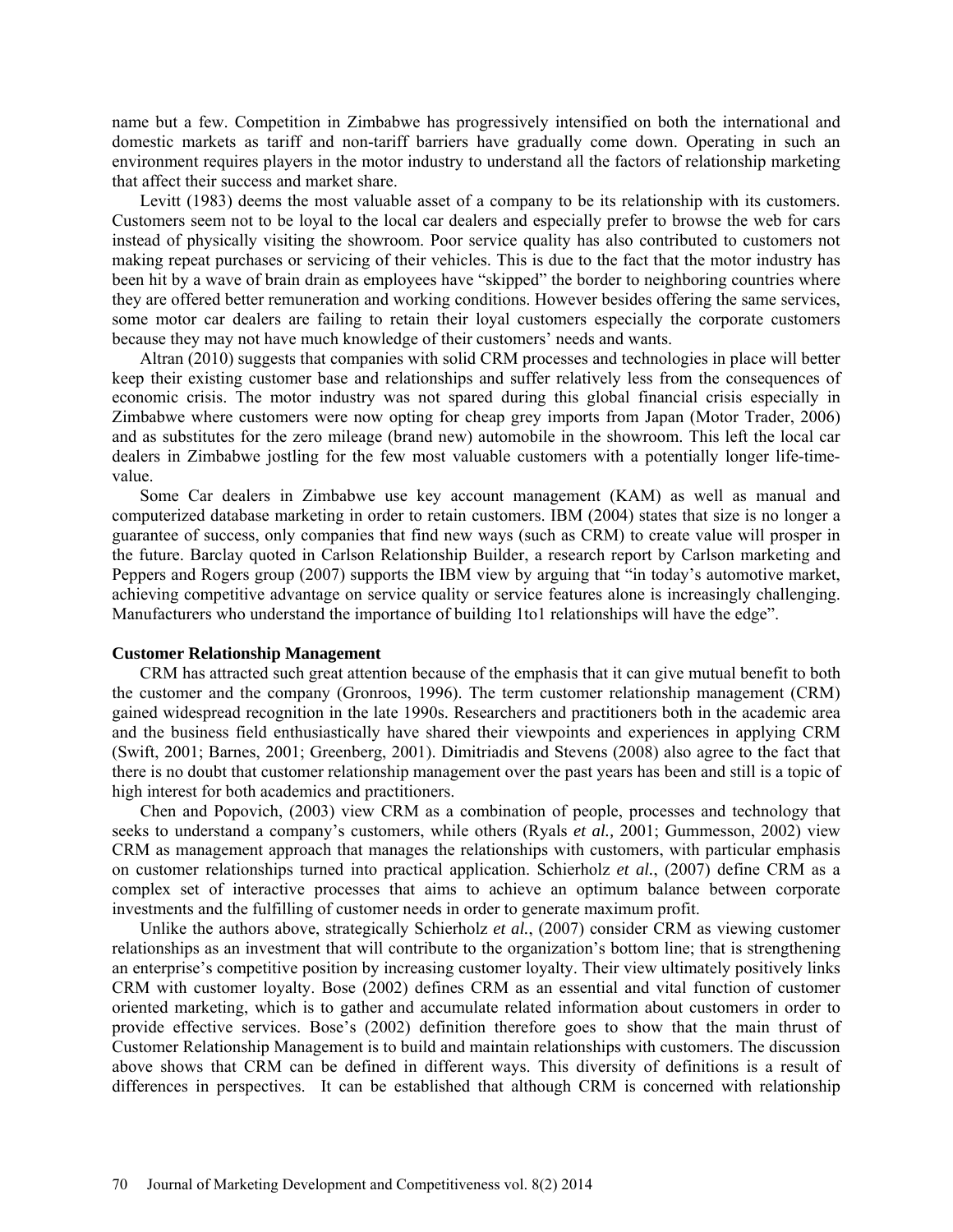building, these relationships can be enhanced with technology which will help in better understanding customers.

For the purpose of this study, the following definition has been proposed: *CRM is a technology based strategy that integrates the front office and back office functions with customer contact points.* The definition was proposed owing to the literature which supports the fact that CRM is enhanced by technology, thereby giving mutual benefit to both the company and the consumer.

### **Why Customer Relationship Management**

As the world economy becomes globalized, competition has intensified and the differences in products have faded. Consequently, businesses have become fixated on CRM as it has become a central orienting point in academia and business environment with organizations increasingly focusing on managing customer relationships as a strategy to achieve market leadership and profits (Kubi and Doku 2010). Acquiring new customers is much more expensive than keeping them (Reichheld and Teal, 1996; Goodman *et al*., 2000), thus it costs 2 to 20 times as expensive to get a new customer as to retain an existing one. The arguments by Kubi and Doku (2010) that CRM has become the center of focus owing to the world economy that has become globalised with intense competition, and Reichheld and Teal (1996); Goodman *et al.,* (2000) who are of the view that organizations have diverted their focus to CRM due to the fact that it is expensive to get a new customer that retain an existing one, show that different organizations are implementing CRM strategies due to different reasons such as market leadership, profits, and cost effectiveness.

The IDM Guide to CRM Mastery (2002) shares the same views with Kubi and Doku (2010) by suggesting that CRM emerged as a way to leverage the new channels and encourage long term relationships and as a result it can create enhanced shareholder value through lower costs and higher profitability a view also shared by Reichheld and Teal (1996); Goodman *et al.,* (2000). CRM is viewed as important because of the changes occurring in the competitive environment; nearly all brands need high technology solutions (IDM Guide to CRM Mastery, 2002; Sue and Morin, 2001). CRM is relevant to all businesses as it is about understanding who your customers are, what they want, and how best to meet their needs, (Longworth and Rogers 2004, and Meakins 2003), CRM strategies can be applied to vehicles, a concept that is being referred to as Vehicle Relationship Management (VRM).

Interestingly Longworth and Rogers (2004), argue that CRM has suffered a backlash and has failed to make head way among small and mid-sized businesses, hence it has resulted in the low take-up of CRM strategies and IT systems. Meakins (2003) goes on to state that VRM works in conjunction with CRM to create an understanding of individual vehicles throughout their lifecycles and in addition to benefiting consumers of second hand cars with more reliable and trustworthy information, the greater depth of information gives dealers a powerful tool for managing pricing in one of the more profitable sectors of the industry.

## **Database Marketing**

There is a great deal of similarity between database marketing (DBM) and direct marketing (Cooke, 1994; Fletcher *et al.,* 1992), today's direct marketers see the database as a vital element in their strategies and the two are inseparable. In reference to direct marketing, database marketing may be defined as "the advertiser maintaining an active list of customers and prospects which is updated on a regular basis with information about the customers' response to the message (Hughes1993). However, more specifically, database marketing has been defined by Jutkins, (1994) as gathering, saving and using the maximum amount of useful knowledge about your customers and prospects to their benefit and your profit". When it comes to direct marketing, Hughes, (1993) suggests that database marketing may be explained as "the advertiser maintaining an active list of customers and prospects which is updated on a regular basis with information about the customers' response to the message". Hughes (1993) and Jutkins (1994) share the same view that the advertiser collects information about customers, saves it and uses it to the benefit of the customer as well as that of the organization.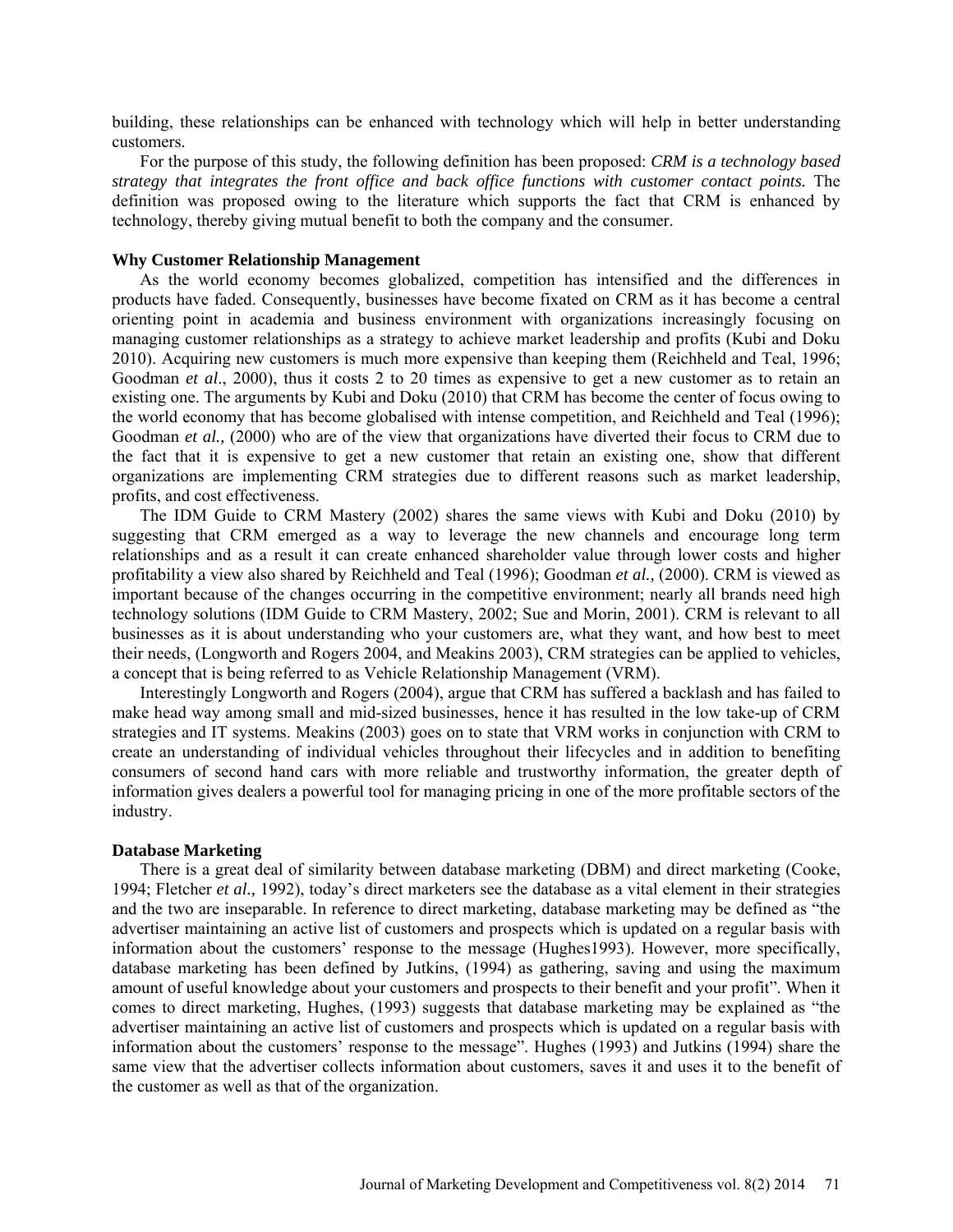Hughes (1993) and Jutkins (1994), in their definitions of database marketing did not emphasis on the importance of technology or the role it plays in enhancing relationships via database marketing. Rapp (1989), however defines database marketing as using technology to enhance relationships, while DiTienne and Thompson (1996), proposed the following definition of database marketing, "database marketing is the process of systematically collecting in electronic or optical form, data about past, current and/or potential customers, maintaining the integrity of the data by continually monitoring customer purchases and/or by inquiring about changing status and using the data to formulate marketing strategy and foster personalized relationships with customers".

DeTienne and Thompson (1996) and Rapp (1989) are of the view that database marketing aims at building a profitable individual relationship with each customer through the use of technology. This relationship should make the customer feel that he/she is recognized and should receive personalized service and attention. DeTienne and Thompson's definition has been identified by the researcher as having its strengths which make it the most suitable definition for database marketing because of its processual perspective, its action bias and emphasis on customer relationship building. The three primary activities in DiTienne and Thompson's (1996) definition i.e. collecting, maintaining and using the data, though basic constitute the necessary and sufficient components to comprise a database marketing approach.

#### **Key Account Management**

Key account management (KAM) also known as strategic account management (SAM) has evolved across the world as an approach to handling issues raised by very large customers (Piercy and Lane, 2006; Al-Husan and Brennan, 2009) and has attracted growing attention from both academics and from sales and marketing in recent years. Millman and Wilson (1995) describe key account management as a "sellerinitiated type of strategic alliance" and defined a ke y account as "a customer in a business-to-business market identified by a selling company as of strategic importance". Diller (1992), describes key account management as a management concept, including both organizational and selling strategies, to achieve long-lasting customer relationships, while McDonald *et al.* (1997) define key account management as an approach adopted by selling companies aimed at building a portfolio of loyal key accounts by offering them, on a continuing basis, a product/service package tailored to their individual needs.

Other authors (Millman and Rogers, 1997; Ojasalo, 2001) argue that key account management can be said to be typically associated with the business-to-business context, and most of the Key account management literature deals with industrial relationships. Despite being associated with business-tobusiness relationships, key account management has potential in any kind of business relationship. After all, most business relationships include both tangible and service elements (Gronroos, 1990). Although key account management has been defined as a way of achieving maximum sales from a identified specified group of external and internal customers (Wnek, 1996), a gap exists where authors (Millman and Rogers, 1997; Ojasalo, 2001) argue that key account management can be characterized as a relationship oriented marketing management approach focusing on dealing with major customers in the business-to-business market.

The discussion shows that Wnek, (196) considers key accounts as stemming from both external and internal customers while most authors disagree with this view. The strongest argument therefore shows that key account management's thrust is on relationships with business-to-business customers.

## **Customer Loyalty**

Loyalty has a far wider connotation than just customer behavior. Rayner (1996) describes two dimensions of loyalty: one referring to the emotional side, for example faithfulness and allegiance, and the other based on the behavioral side, such as being constant i.e. frequently occurring behavior. Rayner (1996) defines customer loyalty as the commitment that a customer has to a particular supplier. According to Bothe (1996), customer loyalty means that customers are so delighted with a company's product or service that they become enthusiastic word-of-mouth advertisers. However Reichheld, (2003)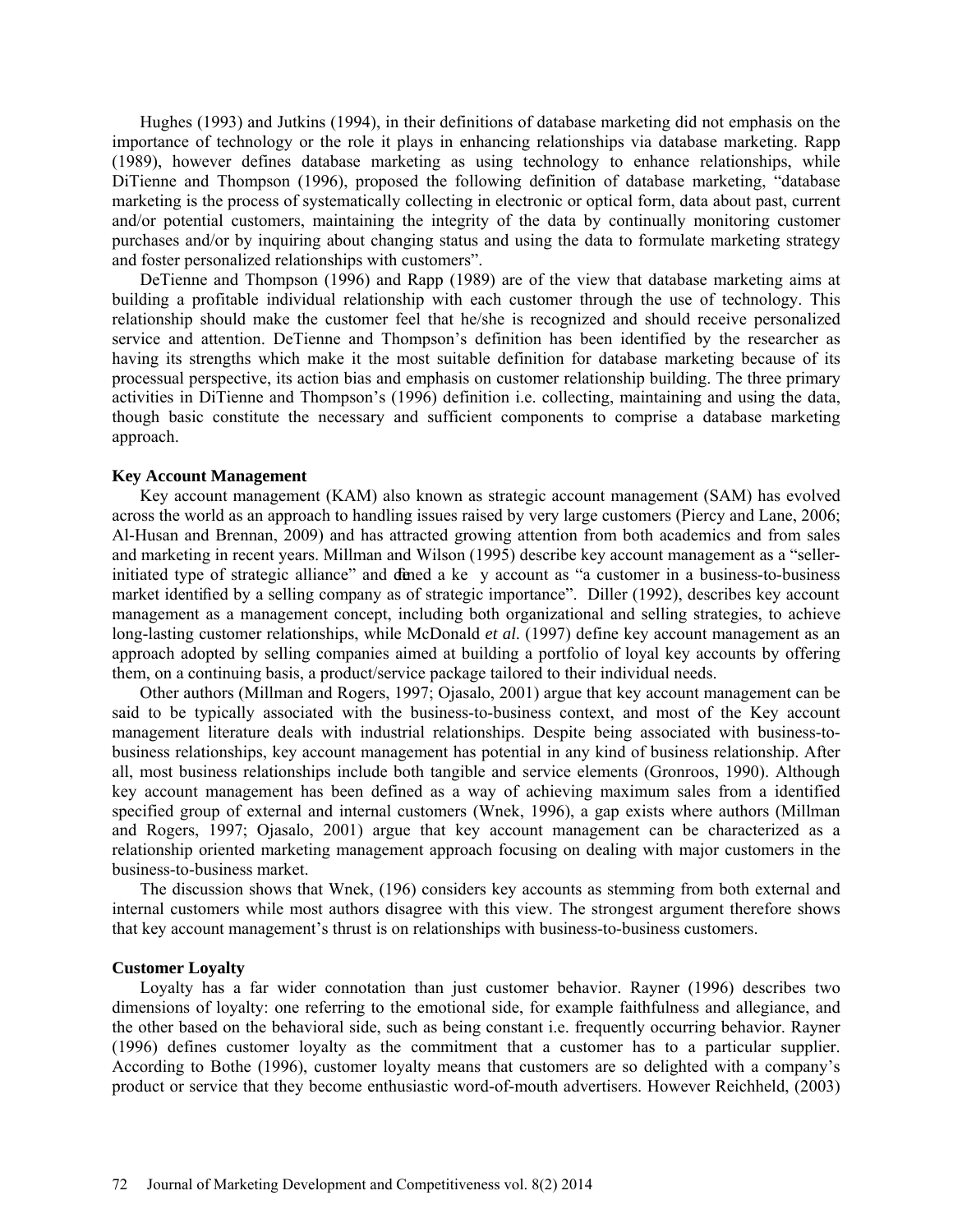views customer loyalty as the willingness of someone- a customer, an employee, a friend- to make an investment or personal sacrifice in order to strengthen a relationship.

From the above definitions of customer loyalty, it can be deduced that loyalty is much more than just repeat purchases as inertia, circumstances, or exit barriers erected an organization may trap customers to continue buying its products and services.

## **Categories of Loyal Customers**

Rowley (2005) proposed a model which seeks to further subdivide the category die das loyals by Dick and Basu (1994) in their loyalty categorization. Organizations have the opportunity to develop lifelong relationships with customers in this group, and may therefore betherefore the lifetime business associated with that customer. These customers are those who have a high relative attitude and a high relative behavior. Rowley (2005) proposed that since the loyalty category is key in customer development and profitability, it is important to understand the loyalty condition for this category in more detail, and to use this understanding to develop further the relationship with customers in the loyal category.

Increasing attitude strength is seen to be more predictive of behavior (Krosnick and Petty, 1995) in the sense that it describes the attitude's durability and impact. Table 1 summarizes the four conditions related to loyalty as postulated by Dick and Basu (1994).

|                   |      | Repeat patronage |                |  |  |
|-------------------|------|------------------|----------------|--|--|
| Relative attitude |      | High             | Low            |  |  |
|                   | High | Loyalty          | Latent loyalty |  |  |
|                   | LOW  | Spurious loyalty | No loyalty     |  |  |
|                   |      |                  |                |  |  |

**TABLE 1 CATEGORIES OF LOYALTY**

Source: Dick and Basu (1994)

The model in Table 2 below therefore, differentiates between positive loyalty, and inertial loyalty according to Rowley (2005).

## **TABLE 2 SEGMENTING LOYALS**

|           |          | Attitude           |           |  |
|-----------|----------|--------------------|-----------|--|
|           |          | Inertial           | Positive  |  |
|           |          |                    |           |  |
| Behaviour | Inertial | Captive            | Contented |  |
|           | Positive | Convenience-seeker | Committed |  |
|           |          |                    |           |  |

Source: Rowley (2005)

Rowley (2005) asserts that inertial loyalty on either dimension is associated with loyals who are neutral about their loyalty; they are consistent in behavior, but the fact that they do not switch does not signal any affinity for the business or brand. Table 2.2 identitis four categories of loyalty orientation: captive, contented, convenience-seekers, and committed. These all according to Rowley (2004) apply to customers who are loyal in both attitude and behavior to the brand, but the introduction of inertial and positive as ends of a scale in relation to both attitude and behavior, yield some categories which assist in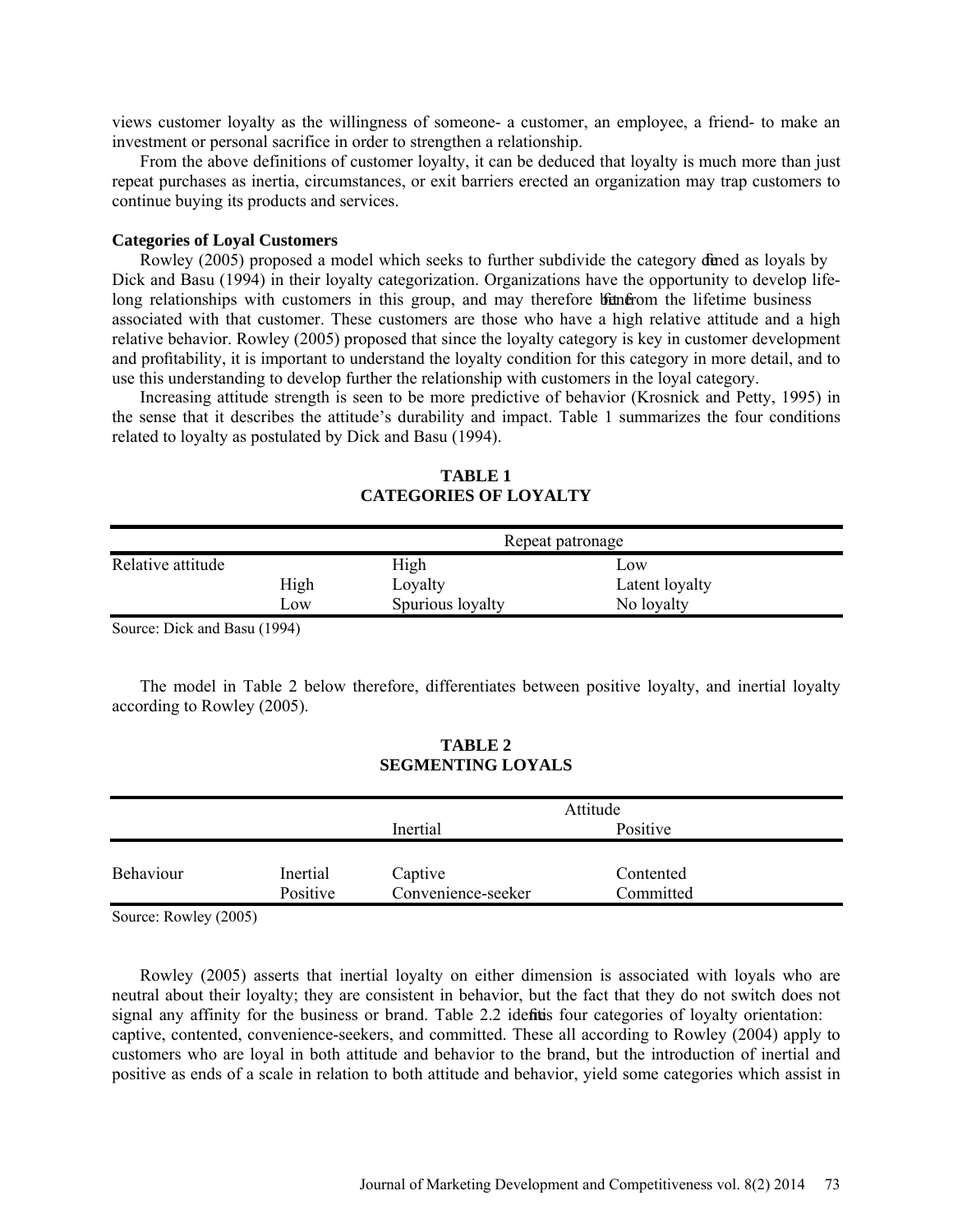thinking about the nature of loyalty. Rowley (2005) further argues that this is a speculative model at this stage of development, which is intended to provoke further thought about the nature of loyalty.

According to Knox (1996) to understand the dimensions of brand loyalty, managers must be cognizant of both the commitment and purchasing support shown by consumers towards their particular brand. Using these measures as necessary and sufficient conditions for brand loyalty to exist, a market model was developed by Rowley, (2005) from which the purchasing styles of consumers can be categorized and brand loyalty examined. However, the diamond of loyalty by Knox (1996) shows that customer groups have been designated as loyals, habituals, variety seekers and switchers, which flects their purchasing motivations assessed by cross-tabulating the switching triggers of individual consumers within each group. Rowley (2006) shares the same insights of customer loyalty as Knox, (1998), in his diamond of loyalty model. The category, described as loyals (see figure 2), exhibits high customer involvement, and the brand is responsible for a high relative share of their purchasing. Dick and Basu (1994) agree to the fact that loyalty also involves a level of psychological commitment to a brand which is why they display the importance of loyals in their categorization. There is agreement among the authors that loyals are important for the future of the business, and that this category is deserving of special attention.



**FIGURE 1 DIAMOND OF LOYALTY**

Knox (1996) argues that habituals are more likely to defect to other brands of purchasing their routine is disrupted for some reason, and in a sense, variety seekers are loyal purchasers that are polygamous – they simply buy from a wide portfolio of brands for differing usage occasions. Switchers, on the other hand, are motivated by price deals and promotional tactics, so their brand allegiances are transitory. Looking at the three models by Dick and Basu (1994); Rowley (2005); and Knox (1996) respectively, it can be noted that loyals are viewed as committed customers who show a positive attitude and behavior towards a company's brands.

Source: Knox (1996)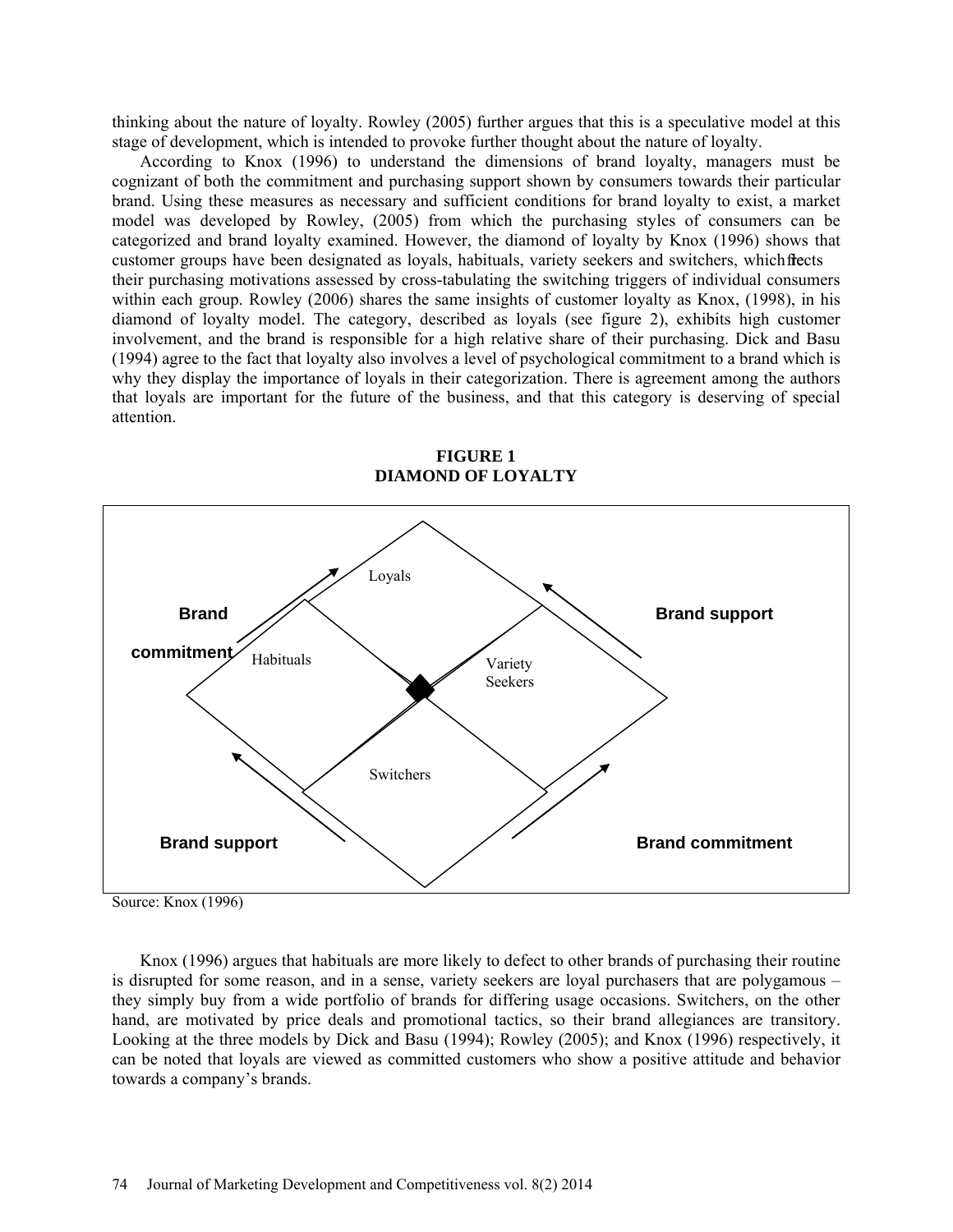Further breaking down the loyalty category as shown in the model by Rowley (2005) helps marketers know who their customers are and be able to segment them according to their loyalty. In the diamond of loyalty (Knox, 1998), the category, described as loyals, exhibits high customer involvement, and the brand is responsible for a high relative share of their purchasing. Therefore since this category is key in customer development and protability, it is important to understand the loyalty condition for this category in more detail and to use this understanding to develop further the relationship with customers in the loyal category. Rowley's (2005) categorization of loyalty is more self-exploratory as it further breaks down Dick and Basu's (1994) model and is an improvement of Knox's (1996) diamond of loyalty which does not give more detail on loyalty.

## **Indicators of Customer Loyalty**

As relationship marketing shifts the focus of the marketing exchange from transactions to relationships, it is important for marketers to note factors that drive customer loyalty. Two major indicators and/or determinants of customer loyalty have been identified and these are; trust and commitment.

## *Trust*

Trust is the willingness to rely on an exchange partner in whom one has confidence (Moorman *et al.,*  1993). This definition of trust is in contrast with that of Ganesan (1994) who argues that trust consists of two distinct dimensions: credibility and benevolence. Credibility refers to the extent to which the buyer or supplier believes that the other party has the required expertise to perform the job effectively and reliably i.e. an ability of the partner to deliver as promised (Ganesan, 1994). Prasarnphanich (2007) suggests that benevolence refers to the extent to which the buyer is genuinely interested in the other partner's welfare and motives to seek joint gain. The definition of trust given by Ganesan (1994) gives more insight by further breaking down trust into components which vary according to individuals. For example one can earn credibility trust by delivering the promised goods/service as promised, and one can have benevolence trust on their supplier if they show concern over their welfare by consistently keeping in touch.

The benevolence dimension according to Prasarnphanich (2007) is consistent with the issue of privacy and security concerns that vendors do their best efforts to protect customers' personal information and prevent any personal losses due to their interaction with the vendors. The benevolence dimension of trust can exist even when the objective credibility of vendors is less than perfect (Ganesan, 1994), for example, customers might feel that the vendor is still concerned with their personal welfare, even though the vendor's services are somewhat unreliable. Morgan and Hunt (1994) suggest that trust is the determinant of commitment, and commitment leads directly to cooperative behaviors and this enduring desire to maintain a valued relationship should, in turn, impact loyalty (Chow and Holden, 1997).

It is believed that building trust in a long-term customer relationship is a critical factor for gaining customer loyalty (Prasarnphanich, 2007), thus as an advantage, the Internet is considered a powerful means to building a long-term relationship with customers through the employment of one-to-one marketing initiatives. Several researchers have found strong relationships between trust and customer loyalty (Chow and Holden, 1997; Morgan and Hunt 1994; Prasarnphanich, 2007). Trust is considered the most important factor for gaining customer loyalty in online business (Prasarnphanich 2007). This statement therefore means that organizations with CRM practices should be able to instill trust in their customers especially due to the fact that IT is a major enabler of successful CRM. Since privacy and security concerns are major barriers to the Internet channel, without trust customers will not be able to give personal information.

#### *Commitment*

Commitment implies unwillingness to consider other partners other than those in the current relationship (Moorman *et al.,* 1992) as well as the enduring desire to maintain a valued relationship. Commitment has been defined as the parties' intentions to act and their attitudes towards interacting with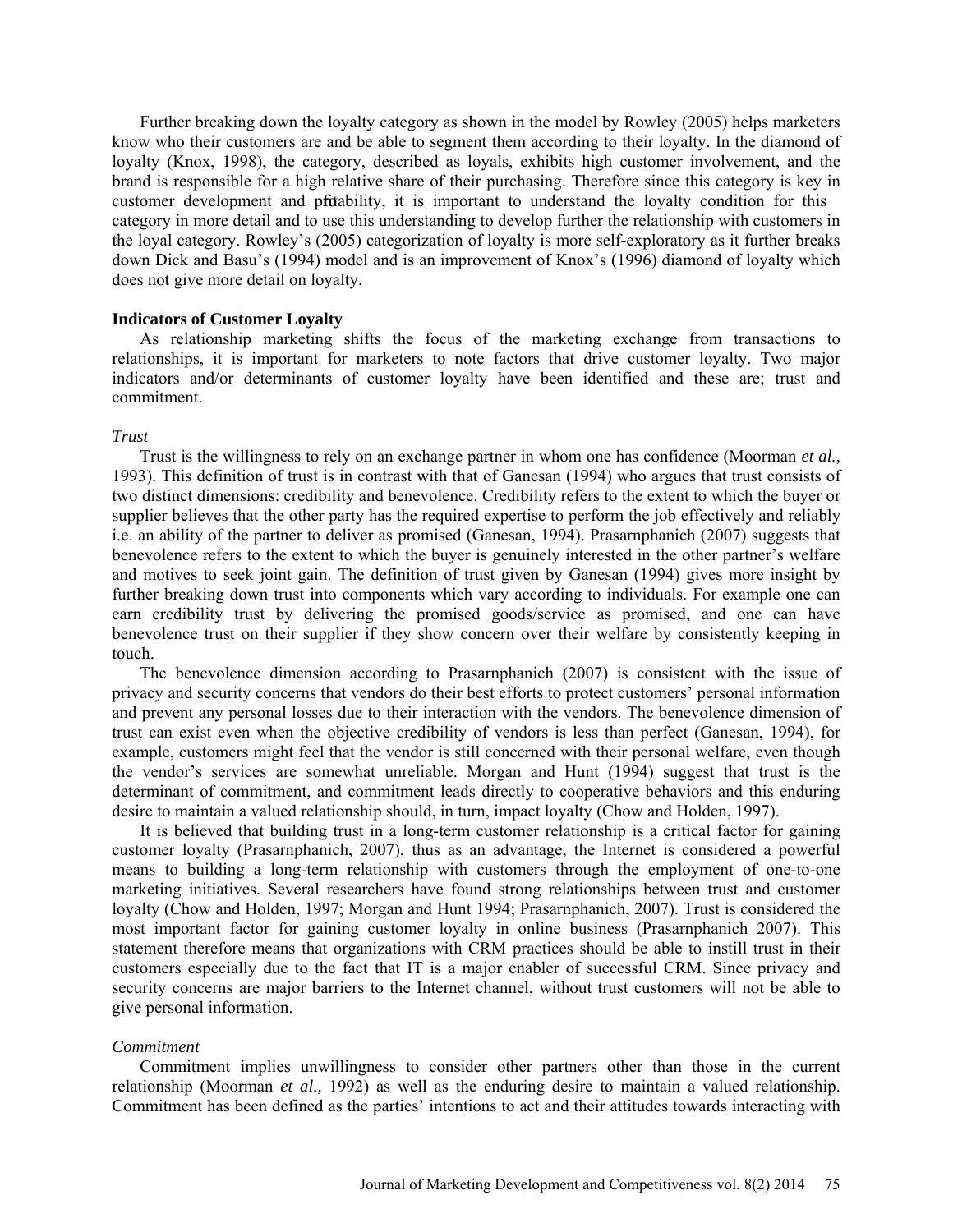each other (Storbacka *et al.,* 1994; Liljander and Strandvik, 1995). Morgan and Hunt (1994) share the same opinion with Moorman *et al.,* (1992) by characterizing commitment as follows: an exchange partner believing that an ongoing relationship with another is so important as to warrant maximum efforts at maintaining it; that is the committed party believes the relationship is worth working that it endures infinitely. However there is a gap between the definitions of commitment, however the definition which brings out a clear explanation is the one by Moorman *et al.,* (1992) which shows that there is an enduring desire to consider maintain a valued relationship between the parties involved.

Findings in research conducted by Strandvik and Liljander (1995) indicate that a customer may not even consider other alternatives as long as the current relationship is satisfying. From empirical examinations (Weinberg 1998) that the loyal behavior increases with age, is supported by the inclination to habits, and can be stabilized by an emotional conditioning. In the form of customer loyalty, brand loyalty or company loyalty, the business relationship can be influenced positively with strategies of customer commitment (e.g., the influencing of trust and loyalty). Strandvik and Liljander (1995) and Weinberg (1998) seem to share the same sentiments that as much as a customer may be loyal to an organization, it is possible though for a customer to be committed to a specific person in the company without being committed to the company per se.

The more the customer commitment, aimed directly at the person, the more it fits to the individual's value system (Weinberg, 1998). Customer commitment to the vendor has been found to mediate the effects of a number of transactional background variables such as quality, shared values, communication, and trust on a number of consumer behavioral intentions, including customer retention, advocacy, and acquiescence (Morgan and Hunt 1994). This implies that customer commitment to the service provider would be a very important driver of customer loyalty in services industries. Marketing scholars and practitioners have recognized that customer commitment is a complex, multidimensional construct that includes at least an affective and continuance component (Gruen *et,al.,* 2000;Harrison-Walker 2001). The existence of a moderating relationship between components of commitment may also explain the mixed effectiveness of customer loyalty enhancement programs in services industries (Bolton *et al.,* 2000; Deighton, 2000; Rigby *et al.,* 2002).

Despite the fact that commitment is a central construct in the area of relationship marketing, there is little agreement on the nature of the construct. Frequently, commitment is defined as a desire to maintain a relationship (Moorman *et al.,* 1992; Morgan and Hunt 1994). Sometimes it is conceptualized as a "pledge of continuity" from one party to another (Dwyer *et al.,* 1987). Others have put forward that the root of commitment lies in sacrifice or the potential for sacrifice that a party faces in the event that the relationship ends (Anderson and Weitz 1992) or the forsaking of alternative options (Gundlach *et al.,* 1995).

## **Successful Customer Relationship Management Implementation**

Kovacs (2006) indicates that often, intelligent IT projects are doomed because of people problems. Bose (2002) agrees with Kovacs (2006) by arguing that CRM implementation may involve major IT and business process changes that all users must fully understand. Implementation of enterprise technology, such as CRM and ERP requires changes to organizational culture (Al-Mashari and Zairi, 2000). Consequently as suggested by Adebanjo (2003), the selection of CRM applications needs to be strategic and based on relevant criteria for implementation and stand a chance of success.

In support of the above views Chen and Popovich (2003) proposed a CRM implementation model that integrates the three dimensions of people, process and technology within the context of an enterprisewide customer driven, technology integrated, cross functional organization. Figure 2 shows the CRM implementation model.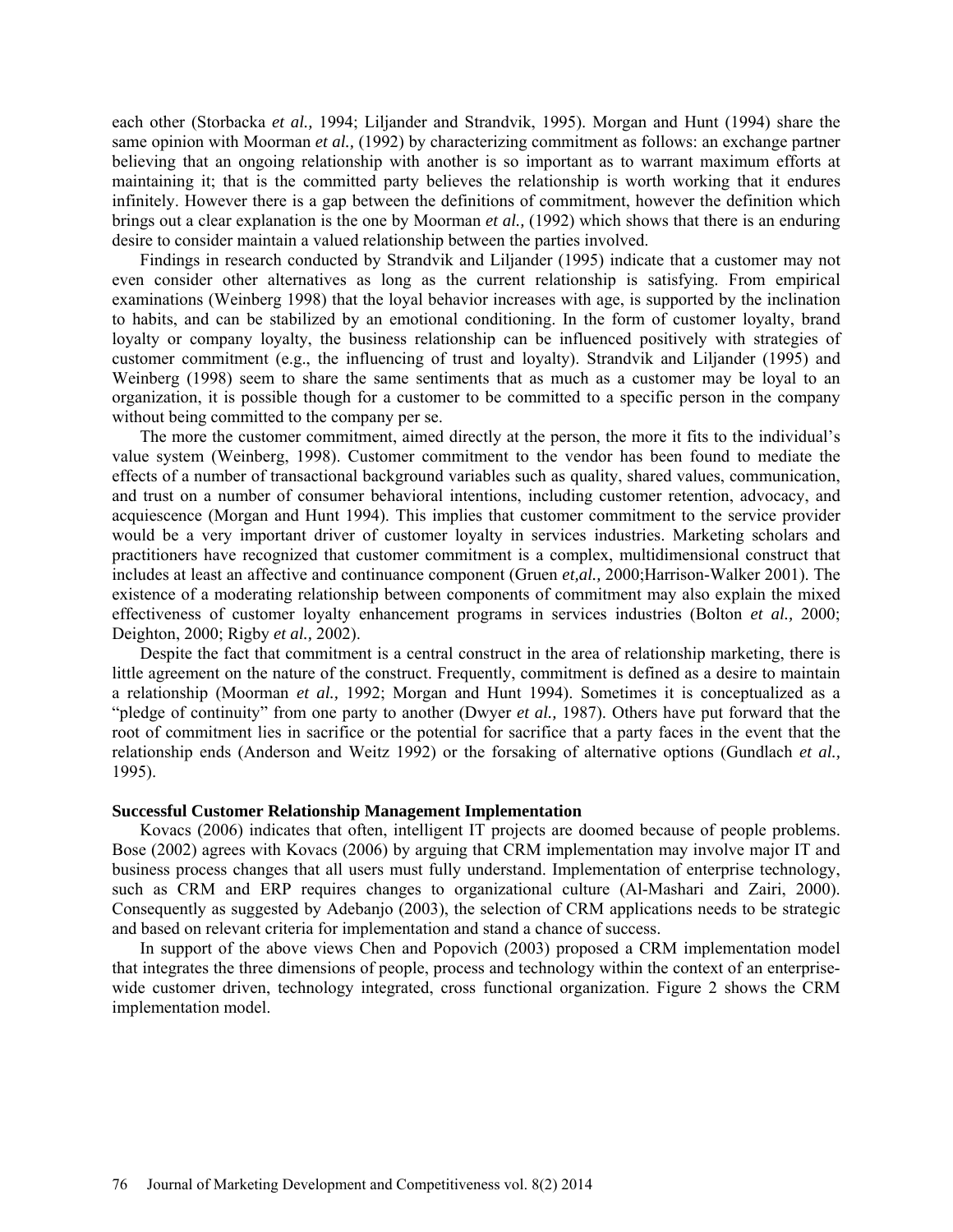## **FIGURE 2 CRM IMPLEMENTATION MODEL**



Source: Chen and Popovich (2003)

Information technology (IT) has long been recognized as an enabler to radically redesign business processes in order to achieve dramatic improvements in organizational performance (Davenport and Short, 1990). IT assists with the re-design of a business process by facilitating changes to work practices and establishing innovative methods to link a company with customers, suppliers and internal stakeholders (Hammer and Champy, 1993). Chen and Popovich (2003) argue that CRM systems accumulate, store, maintain, and distribute customer knowledge throughout the organization, thus they share the same views with Peppard, (2000) who also argues that information is critical for product tailoring, service innovation, consolidated views of customers and calculating customer lifetime value. In their model, Chen and Popovich (2003) argue that as more and more firms entered the market, mass marketing and mass marketing techniques where the goal was to sell what manufacturing produced started to lose effectiveness. Target marketing, or segmentation shifts a company's focus to adjusting products and marketing efforts fit customer requirements.

However there is a divergence of views between Kovacs (2006) who indicates that people problems inhibit IT project, and Al-Mashari and Zairi, (2000) who argue that organizational culture needs to be changed for enterprise technology such as CRM to be a success. This shows that although IT is the major enabler of successful CRM implementation, there are other CRM strategies which require different factors such as change in organizational culture, people, and processes for their success.

## **METHODOLOGY**

A combination of descriptive and exploratory research methods were used in order to come up with more realistic findings. Both qualitative and quantitative studies were conducted. Qualitative questions were asked in order to allow free response to questions, as they have no predetermined answers. Quantitative questions were also asked out to avoid too much variation in responses because the questions asked had predetermined answers, thus business customers and employees had to choose their response from these predetermined answers.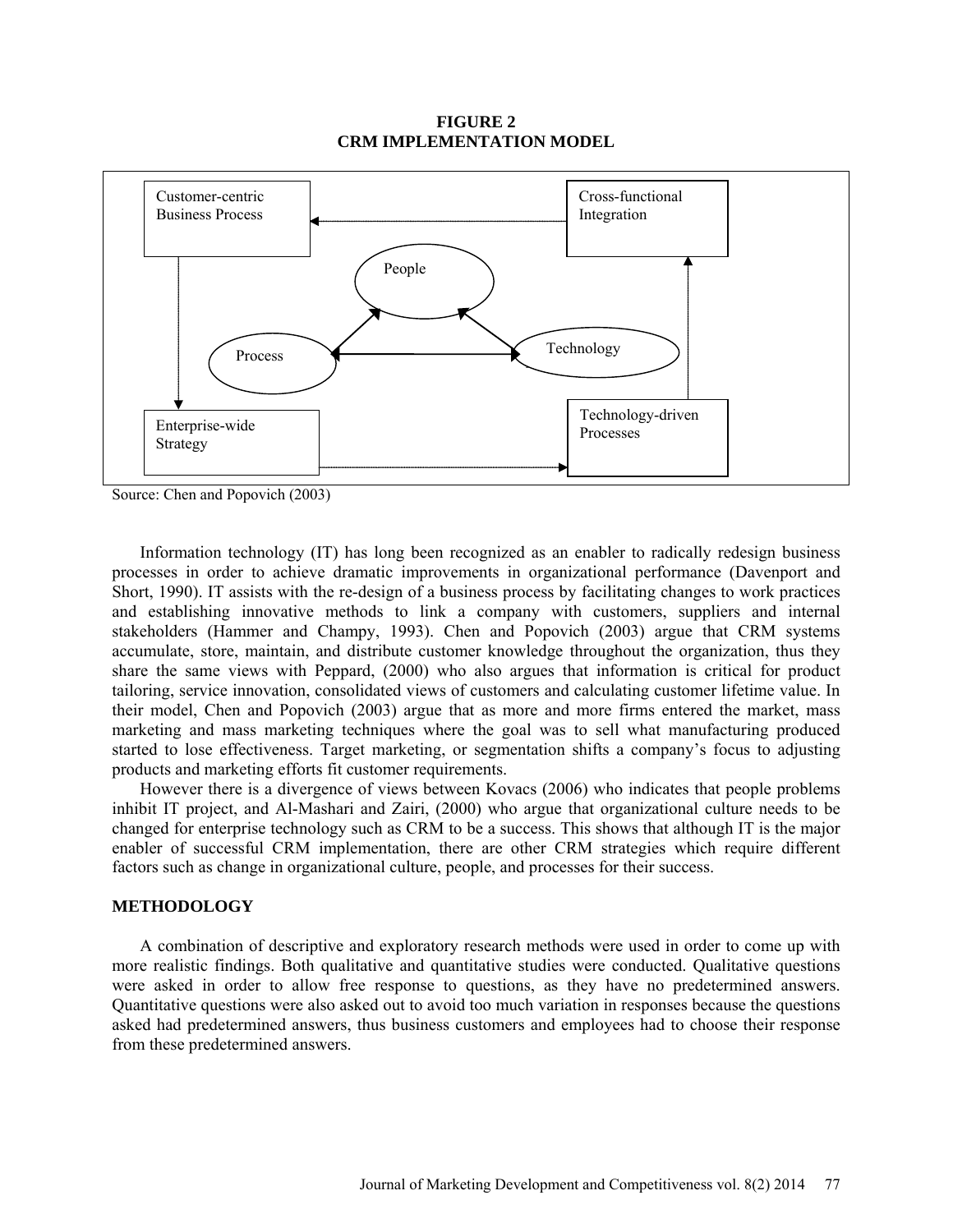#### *Exploratory Research*

Exploratory studies are undertaken to better comprehend the nature of the problem, since very few studies might have been conducted in that area (Sekaran, 2000). The problem in this case is that the automotive industry in Zimbabwe is facing intense competition both locally and internationally.

The researcher conducted an exploratory research in order to investigate why car dealers were using only database marketing and key account management as CRM strategies and benefits derived from them. Exploratory research was conducted as a preliminary research in order to find out if the area of study was indeed researchable, although subsequent research was later conducted in order to provide conclusive evidence. It was also undertaken because not much information was available to the researcher concerning the contribution of CRM strategies implemented in the Zimbabwe motor industry toward customer loyalty, thus the study helped to gain familiarity with the strategies being used and their benefits. Due to the fact that exploratory research was conducted as a preliminary research, the researcher found it necessary to conduct a descriptive research which gave more insight to the CRM strategies.

#### *Descriptive Research*

According to Sekaran (2000) a descriptive study is undertaken to ascertain and be able to describe the characteristics of the variables of interest in a situation. The researcher found descriptive research to be important as it provided the researcher with more information on CRM strategies offered by car dealers as well as the categories of loyalty for business customers in the industry. The descriptive study helped identify the business customers, as well as the front and back office employees who interact with customers as well as the methods of communication used in the motor industry such as e-mail, telephone, and direct mail together with the frequency of communication between the employees and business customers. Descriptive research helped in understanding the benefits of database marketing and key account management as CRM strategies in the motor industry.

### **Population and Sampling**

The population constituted players in the motor industry and their key customers. A sufficient number of elements were selected from the population so that by studying the sample, it would be possible to generalize the characteristics of the population elements. The sample constituted 150 business customers and 147 employees including front and back office employees were included in the sample, which resulted in 297 respondents a the sample size. The sampling frame constituted of main branches and head offices of the car dealers in the three major cities. Business customers interviewed were those in and around the above mentioned cities**.** Non-probability sampling was used in order to obtain some preliminary information in a quick and inexpensive way; hence convenience and judgment sampling techniques were used.

Convenience sampling was chosen which had the most accessible population members. This sampling technique was chosen based on business customers and employees who were deemed appropriate for the study taking into consideration the accessibility of both employees and business customers and their willingness to co-operate. Convenience sampling was used especially in the exploratory phase of the research project. It was also used during the research as a way of getting some information on how the motor industry is implementing database marketing and key account management.

Instead of obtaining information only from those who are most conveniently available, the researcher found it necessary to obtain information from business customers and employees through judgmental sampling. Here the sampling was confined to specific types of people who were able to provide the desired information and these people were employees in the car dealers' main branches as well as their major business customers. The researcher used judgment sampling as it involves the choice of subjects who are in the best position to provide the information required.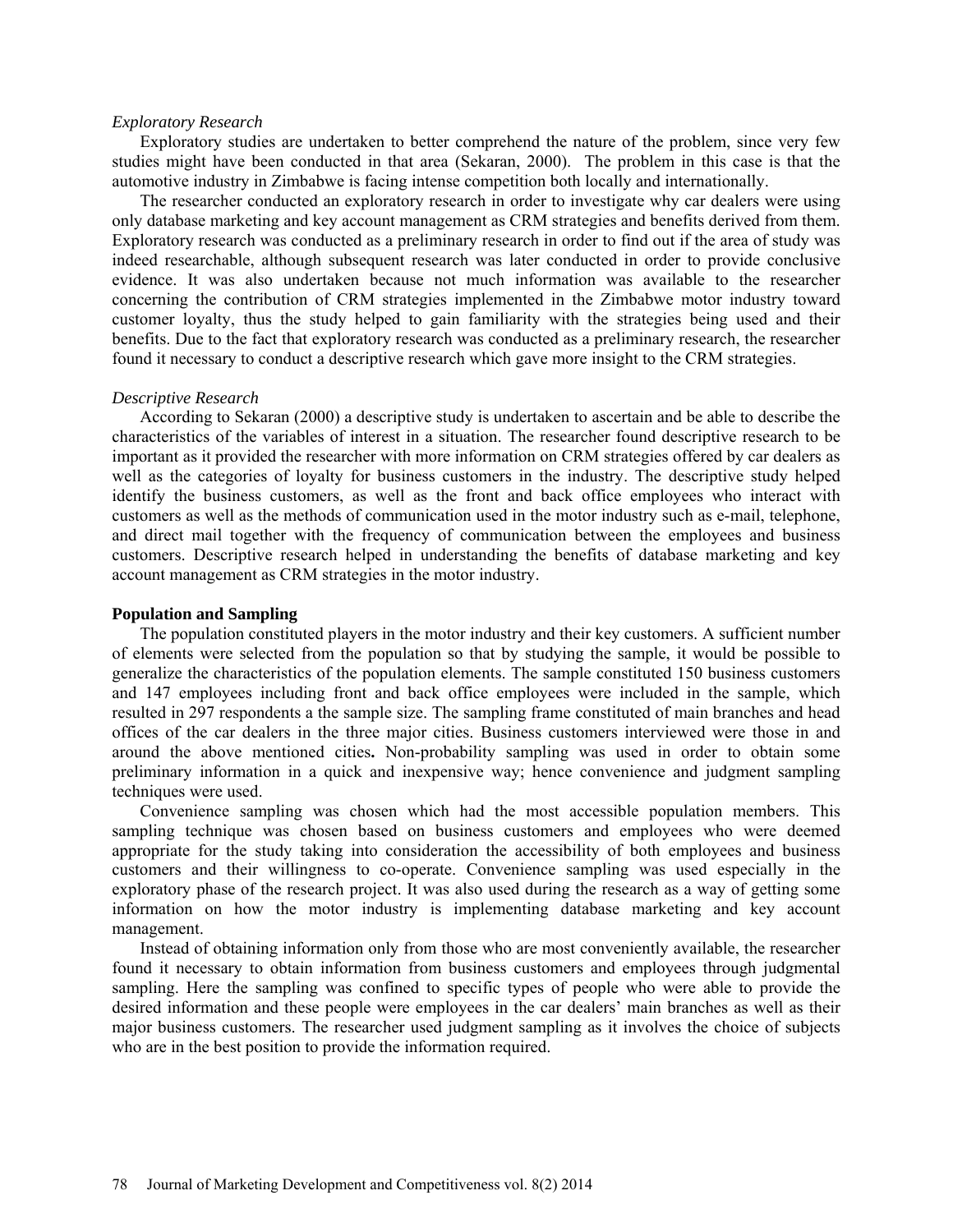## **Research Instruments**

## *Questionnaires*

Questionnaires were used as the main research instrument because of flexibility and also because they are the most common instrument used to collect primary data. The researcher used a combination of dichotomous, open ended and likert scales. The scales helped the researcher to try and fully get the research problem answered. The researcher used undisguised questionnaires meaning that the purpose of the research was made known to both employees and business customers.

### *Interviews*

Unstructured interviews were conducted whereby the researcher entered the interview setting without a planned sequence of questions which were asked to employees. This was so because structured questions were already asked in the questionnaires. Unstructured interviews helped to uncover some preliminary issues and this helped the researcher decide on variables which needed further investigation. These interviews were undisguised as the employees were enlightened on the purpose of the research.

### **FINDINGS AND CONCLUSIONS**

### **The Role of Trust And Commitment As Indicators of Customer Loyalty**

It can be concluded that trust being the willingness to rely on an exchange partner in whom one has confidence in, has a role in enhancing customer loyalty as evidenced in citations by Morgan and Hunt (1994) who argue that trust is the determinant of commitment and commitment leads directly to cooperative behaviors which in turn impact loyalty. The major finding is that business customers agree that their car dealer is trustworthy when it comes to employing one-to-one marketing initiatives. Such a positive response entails that trust has a positive role to play as an indicator of customer loyalty.

It can also be concluded that despite general customers buying their vehicles across the borders where they are cheap, business customers who agree to their car dealer being trustworthy still buy brand new vehicles from reputable car dealers. This stems from the CRM strategies (i.e. database marketing and key account management) their car dealers use, as well as the frequency of communication and mode of communication used.

## **Benefits of Database Marketing and Key Account Management**

Employees were given an option to choose from what were considered benefits of database marketing and the options were: customer loyalty, increase in sales, customer satisfaction and competitive advantage. The most popular benefit of using database marketing was customer loyalty. It can be concluded that customer loyalty is the major benefit of database marketing. It can also be concluded that a significant percentage of employees however viewed competitive advantage as another benefit of database marketing.

In the case of key account management, the most preferred benefit among the car dealers is increased profit margin. The next most realized benefit of key account management is relationship building. This finding therefore shows that key account management has contributed toward an increase in profit margins for car dealers.

## **Categories of Loyalty**

AMC employees consider their customers as committed meaning that AMC employees view their customers as those who barely consider other brands and are prepared to add value to the AMC brand. It can be concluded that commitment towards the AMC brand can be attributed to their frequency of communication with business customers as well as their ability to deliver product and services as promised.

Comparing the views from business customers and employees, it can be concluded that some do not have a positive correlation, for example the majority of respondents consider their customers as committed while a majority of these customers when asked referred to themselves as convenience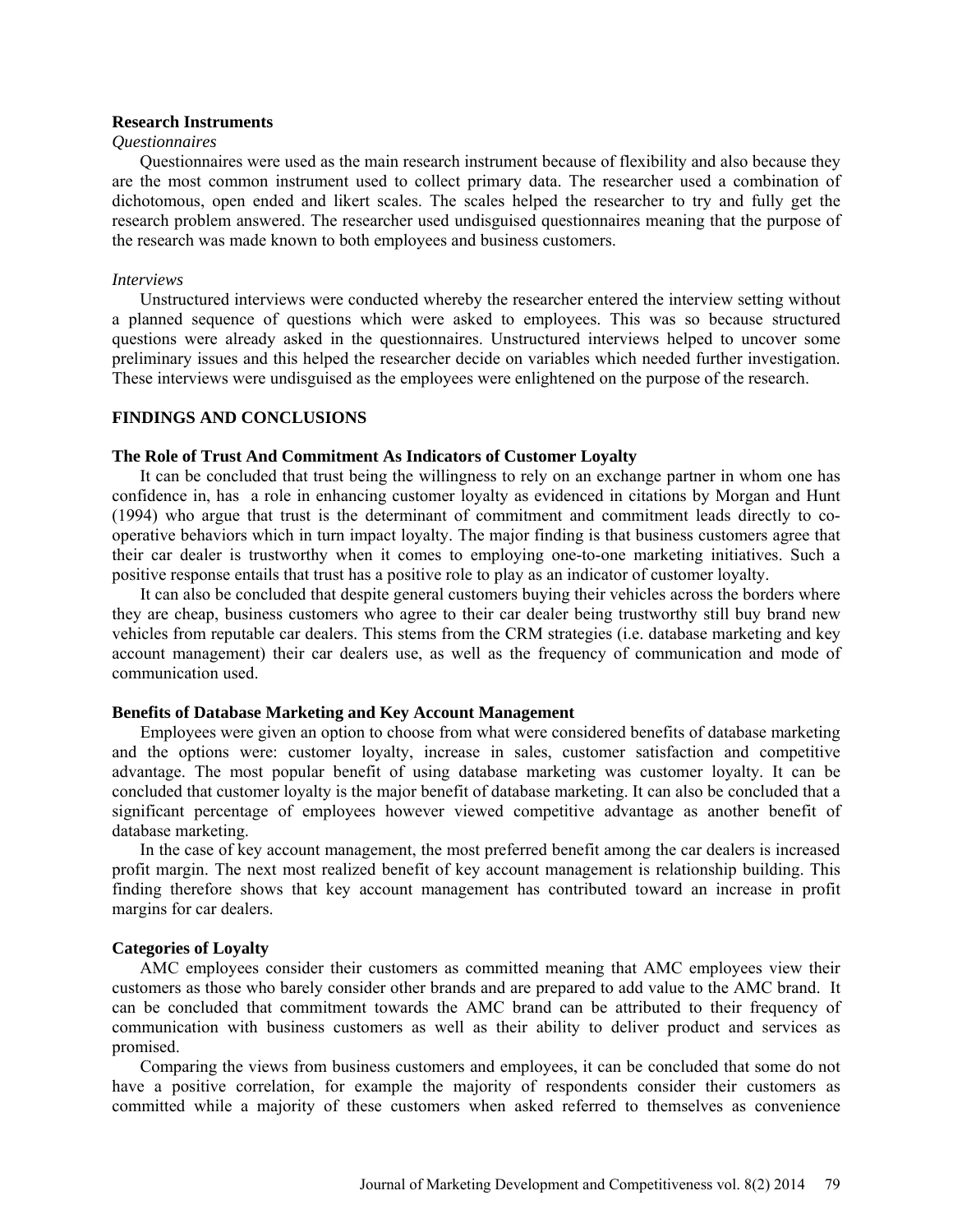seekers. For the car dealers whose results do not correlate with those of customers the researcher concludes that there is deviation somewhere along the lines of CRM strategies being implemented and interpersonal communication between the parties.

## **Challenges Faced In Effective Implementation of Database Marketing and Key Account Management**

From the interviews conducted it can be concluded that the major challenge in the effective implementation of database marketing is lack of information technology (IT)and all car dealers are lagging behind in modern IT. It is concluded that the cost of setting up CRM systems is expensive thus it proves to be another challenge for database marketing effective implementation. It can also be concluded that co-ordination has emerged as the major challenge for effective implementation of key account management.

The researcher found out that one fundamental problem for these car dealers is to obtain co-operation from other organizational members without having formal authority over them and this co-operation is needed for the success of key account management. The car dealers do not have key account managers save a customer service department at the car dealers' head office. Poor Communication was also cited by most car dealers as a challenge in converting a business customer into a key account as it lengthens the process. The researcher concludes that this poor communication and lack of management commitment in spearheading the key account management process is mainly attributed to the employees who are not knowledgeable enough to handle the business customers' needs and therefore poses as a challenge for effective key account management implementation.

## **RECOMMENDATIONS**

The researcher recommends that car dealers could continue to improve on the medium of communications they use, taking advantage of modern information technologies. These technologies could in turn help in employing their 1-to-1 marketing initiatives.

It is recommended that to maintain commitment, car dealers could mediate on a number of transactional background variables such as service quality, shared values, and communication.

## **Other CRM Strategies**

It is recommended that the CRM strategies be fully implemented in order to increase benefits to the company. There are other benefits which cannot be established from database marketing and key account management alone. Information Technology and 1-to-1 marketing have become popular by the day as a result of increased competition thus the motor industry could secure a new system with more CRM strategies for today and tomorrow in tune with the evolving needs of customers as they take advantage of new technologies and media.

Such strategies as sales force automation (SFA), personalization and e-mail marketing have been recommended. The researcher recommends SFA to all car dealers because it enables sales people to file regular reports electronically without having to travel to the central/ head office in person, thereby improving efficiency and productivity and also when a customer encounters a problem or has a query, they can interact with the organization via electronic means i.e. through SFA. It is recommended that all players in the motor industry could implement personalization as a CRM strategy due to the fact that it treats each visitor on the company website as an individual, recognizing them when they revisit the site and serving them based on their explicit or implicitly stated preferences, thus personalization is about building customer loyalty by building a meaningful 1-to-1 relationship.

E-mail marketing is also a recommended CRM strategy car dealers could adopt as it has a potential for maintaining customer loyalty. E-mail marketing offers potential for targeted and personalized communication and that e-mail marketing helps marketers keep in touch with their customers on a regular basis at a low cost.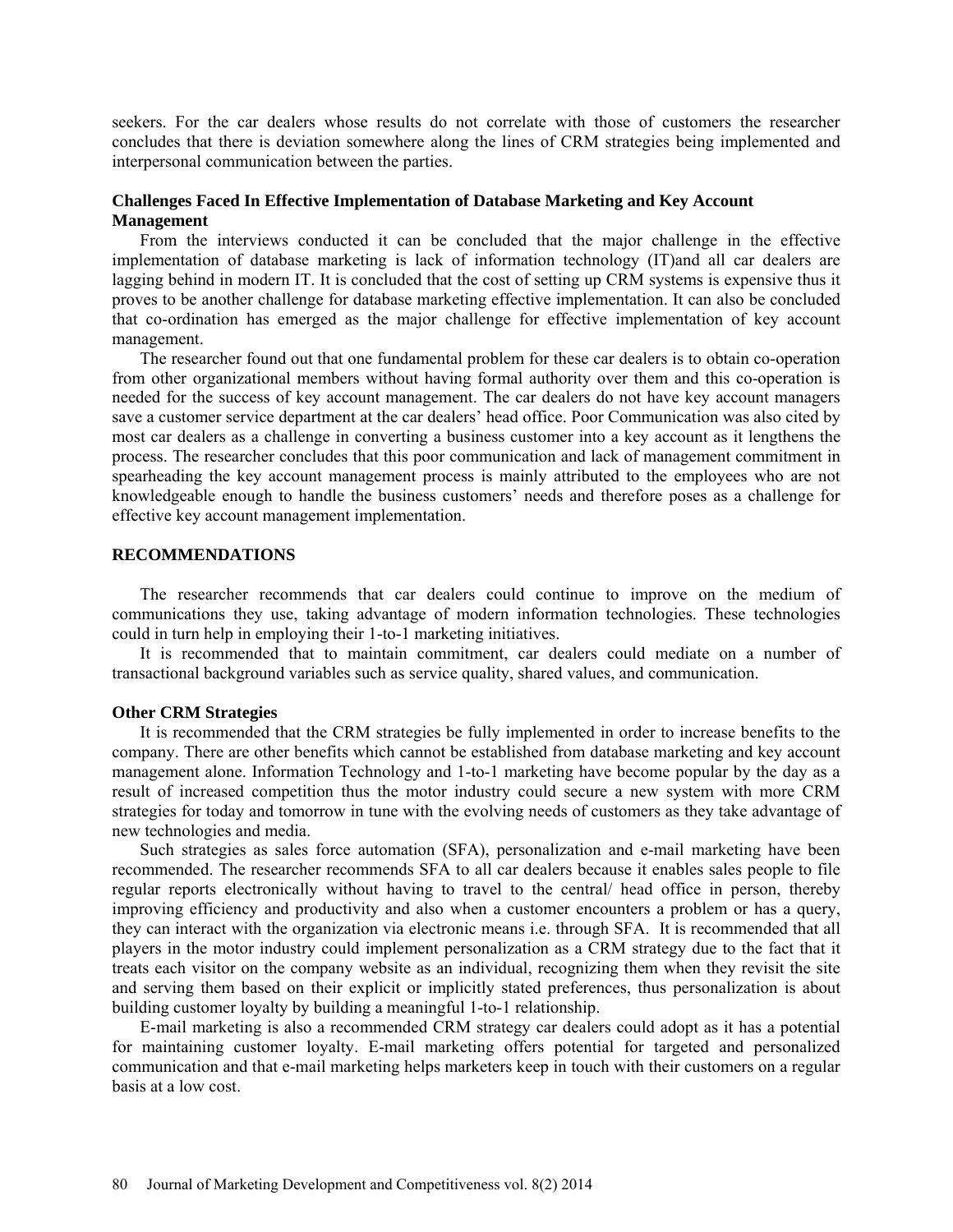Due to intense competition the researcher recommends that car dealers work toward having their customers in the committed category as it entails that their customers will barely consider other brands. This could be achieved through good customer relations and interpersonal communication with customers, and this will create a sense of belonging to customers thereby encouraging them to eventually see no reason to switch service providers.

In principle Zimbabwe car dealers claim to have adopted CRM strategies but on the ground it is something else. Although car dealers say that they use database marketing and key account management as CRM strategies, most of their database marketing is manually done and some of them do not even have websites that are functional, yet they say they use database marketing as a strategy. It is therefore recommended that they could use the following recommendations:

- Car dealers could adopt changes in information technology and make optimum use of new technologies in order to effectively implement CRM strategies.
- Internal marketing strategies such as HR training on the use of new technologies and incentivizing employees, by giving them better remuneration and working conditions could assist in effective implementation of CRM strategies.
- Effective implementation of enterprise technology such as CRM require changes to organizational culture, therefore top management could set the stage in CRM initiatives for leadership, strategic direction and alignment of vision and business goals in order to create a fit between organizational culture and CRM strategies.
- Car dealers could adopt solid CRM processes and technologies to better keep their existing customers and they could also build in checks and measures to continuously improve their systems.
- Car dealers could redesign their front and back offices and examine information flows between the front and back therefore top management commitment is expected to be apparent and plausible.
- Business processes could be redesigned by facilitating changes to work practices and establishing innovative methods to link a company with its customers, suppliers and internal stakeholders.

## **REFERENCES**

- Abratt R and Kelly P.M (2002) Customer-Supplier Partnerships: Perceptions of A Successful Key Account Management Program, *Journal of Industrial Marketing Management*, Vol 31, pp467- 476.
- Adebanjo D (2003) Classifying And Selecting E-CRM Applications: An Analysis Based Proposal. *Journal Of Management Decision.* Vol 41. No. 6, pp. 570-577.
- Al-Husan F. B and Brennan R (2009) Strategic Account Management In An Emerging Economy, *Journal Of Business And Industrial Marketing,* Vol 24, No. 8, pp 611-620.
- Al-MAshari M and Zairi M (2000), The Effective Application Of SAP R/3: A Proposed Model Of Best Practice, *Logistics Information Management,* Vol 13, No. 3, pp156-66.
- Altran U (2010) CRM Pays Off In Times Of Economic Crisis, *CIS Services*
- Anderson E. and Weitz B (1992), The Use of Pledges to Build and Sustain Commitment in Distribution Channels, *Journal of Marketing Research*, Vol 29 (February), 18-34.
- Angle L. And Buttle F (2006) CRM Software Applications And Business Performance. *Journal Of Database Marketing And Customer Strategy Management.* Vol 14 pp4-16.
- Bailey C. (2008) Avoiding CRM's Common Pitfalls Implementing: CRM Doesn't Have To Be Painful; Learn From The Experience Of Others.
- Barclay E. (2007) Quoted In Carlson Relationship Builder, A Research Report By Carlson Marketing And Peppers And Rogers Group (2007).
- Barnes, J.G. (2001), Secrets Of Customer Relationship Management: It's All About How You Make Them Feel, Mcgraw-Hill, New York, NY.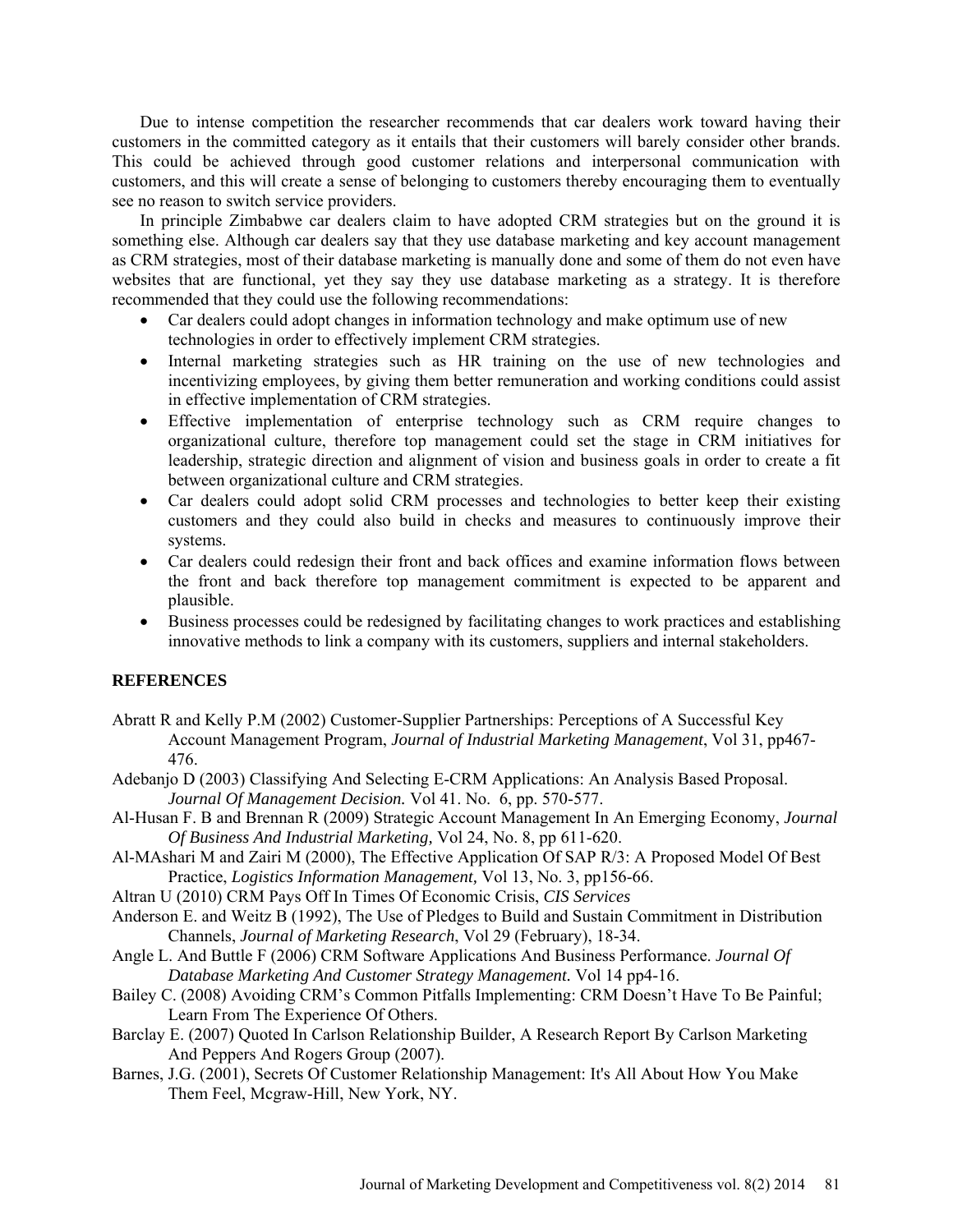- Berson, A., Smith, S., and Thearling, K., (2000) Building Data Mining Applications for CRM, New York: McGraw-Hill.
- Boldfish Inc (2002) The E-mail Marketing Report, Adapted from [www.1to1.com](http://www.1to1.com/) (accessed 30 August, 2010)
- Boles J, Johnston W, and Garndner A (1999), The Selection And Organization Of National Accounts: A North American Perspective, Industrial Marketing Management, Vol 14 No.4, pp264-275.
- Bolton, R, Kannan P.K, and Bramlett M (2000), "Implications of Loyalty Program Membership and Service Experiences for Customer Retention and Value, *Journal of the Academy of Marketing Science*, Vol 28, No. 1, pp95-108.
- Bondar L. Wittkopf W. And Lacki T. (2007) Turning The Corner In Automotive Marketing. *A Research Report By Carlson Marketing And Peppers And Rogers Group.*
- Bose R (2002) Customer Relationship Management: Key Components For IT Success. *Journal Of Industrial Management And Data Systems.* Vol 102, No. 2, pp88-97.
- Bothe K.R (1996) Beyond Customer Satisfaction To Customer Loyalty: The Key To Greater Profitability, *New York;* AMA Membership Publication Division.
- Brondmo H.P (2000) The Engaged Customer: The New Rules Of Internet Direct Marketing, *HarperCollins Publishers*, New York, NY.
- Buchanan, R.W.T. and Gillies, C.S. (1990) Value Managed Relationships: The Key To Customer Retention And Profitability'', *European Management Journal*, Vol. 8 No.4, pp. 523-6.
- Buttle F (2004). CRM Concepts & Tools, *Oxford*: Heinemann.
- Cahill, D.J. (1998) Using Key Accounts As Partners To Get To The Learning Organization, International Marketing Review, Vol. 15 No. 3, pp. 205-14.
- Capgemini (2009) Automotive CRM Shared –Service Centres: Enabling Customer Dialogue. *A Smart Approach To Fast, Efficient And High Quality CRM Execution.*
- Cardozo, R.N., Shipp, S.H. and Roering, K.J. (1987), Implementing New Business-To-Business Selling Methods, *Journal Of Personal Selling And Sales Management,* Vol. 7, August, pp. 17-26.
- Catherine P (1997) Key Account Management in the Business to Business Field: The Key Account's Point of View, *The Journal of Personal Selling and Sales Management*, Vol 17, No.4,pp 17-26.
- Catherine P, Salle R, and Spencer R (1995) The Process of Key Accountisation of The Firm A Case Study, *Industrial Marketing Management*, Vol 22 No. 2, pp123-134.
- Chen I.J and Popovich K (2003) Understanding Customer Relationship Management (CRM): People, Process And Technology. *Business Process Management Journal,* Vol 9 No. 5, pp672-688.
- Chow, S. and Holden, R. (1997), Toward An Understanding of Loyalty: The Moderating Role of Trust, *Journal of Managerial Issues* Vol9, No.), Fall, pp. 275-298.
- Claeyssen Y, Deydier A, and Riquet Y, (2009) Marketingul Direct Multicanal: Prospectarea, Fidelizarea Si Recastigarea Clientului, Polirom, Translated And Published By Publishing House, Bucharest.
- Collins G.M (2002) Technology Opens Up Huge CRM Opportunities For Retailers. *CRM Magazine.*
- Colombo, G.W. (1993), The Next Generation, *Sales and Marketing Management*, pp. 67-9.
- Cooke S. (1994) Database Marketing: Strategy or Tactical Tool? *Marketing Intelligence & Planning*. Vol 12 No.4, pp. 4–7.
- Cooper D.R and Schindler P.S (2006) Business Research Methods,  $9<sup>th</sup>$  Edition. MacGrawHill.
- Coupey, E (2001), Marketing and the Internet: Conceptual Foundations, Prentice Hall Inc.
- Cronin, J.J., Brady, M.K., & Hult, G.T.M. (2000). Assessing The Effects Of Quality, Value And Customer.
- Crown Copyright (2004) Customer Databases: Database Marketing And CRM The Benefits.
- Dalton, P. (2003), Customer Loyalty: Value, Trust And Going The Extra Mile, *ABA Bankers News,* Vol. 11 No. 9, pp. 1-4.
- Davenport T.H and Short J.E (1990) The New Industrial Engineering: Information Technology and Business Process Design. *Sloan Management Review,* Vol 13, No. 4, pp11-27.
- Deighton, J (2000), Frequency Programs In Service Industries, In Handbook Of Services Marketing & Management, T. Swartz And D. Iacobucci, Eds. Thousand Oaks, CA: Sage, 401-8.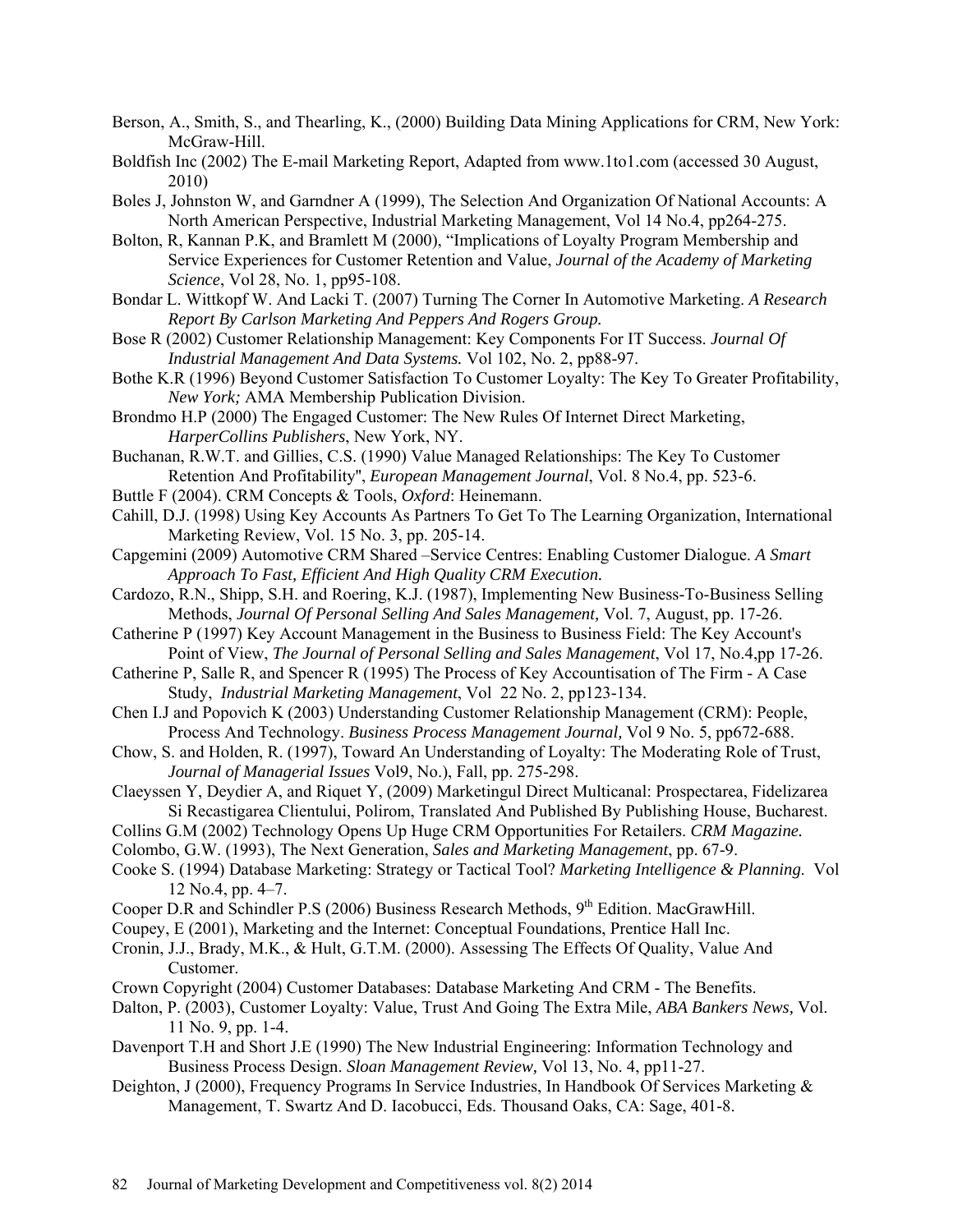- Desai, C., Fletcher, K., and Wright, G., (2001). Drivers In The Adoption And Sophistication Of Database Marketing In The Services Sector. *The Service Industries Journal*, Vol 21, No. 4, pp. 17-32.
- DeTienne, K.N., and Thompson, J.A., (1996) Database Marketing and Organizational Learning Theory: Toward a Research Agenda. *Journal of Consumer Marketing.* Vol 13, No. 5, pp. 12–34.
- Dick, A. and Basu, K. (1994), Customer Loyalty: Toward An Integrated Conceptual Framework, *Journal of Marketing Science*, Vol. 22 No. 2, pp. 99-113.
- Diller, H. (1992), Euro-Key-Account-Management, *Marketing: Zeitschrift Fu Èr Forschung Und Praxis*, Vol. 14 No. 4, Pp. 239-45.
- Dimitriadis S. And Stevens E. (2008) Integrated Customer Relationship Management For Service Activities: An Internal/External Gap Model. *Managing Service Quality,* Vol 18. No5, pp496-511.
- Dumitrescu L and Fuciu M (2010) The Role Of Database Marketing In The Operationalization Of The Services Relationship Marketing.
- Dwyer, R. Schurr, P., and Oh, S. (1987), Developing Buyer-Seller Relationships, *Journal of Marketing*, Vol 51, No.2, pp. 11-27.
- Evans, J.R. and Laskin, R.L. (1994) The Relationship Marketing Process: A Conceptualization And Application'', *Industrial Marketing Management*, Vol. 23 No. 5, pp. 439-52.
- Fletcher, K., Wheeler, C. and Wright, J. (1992) Success In Database Marketing: Some Crucial Factors, *Marketing Intelligence & Planning*, Vol. 10 No. 6, pp. 18-23.
- Ganesan, S. (1994), Determinants of Long-Term Orientation in Buyer-Seller Relationships, *Journal of Marketing,* Vol 58, April, pp. 1-19.
- Goodman J. O'Brien P And Segal E. (2000) Selling Quality To The CFO. *Quality Progress.*
- Greenberg, P. (2001) CRM At The Speed Of Light: Capturing And Keeping Customers In Internet Real Time, Mcgraw-Hill, Berkeley, CA.
- Gronnroos C (1997). From Marketing Mix To Relationship Marketing: Towards a Paradigm Shift, *Management Decision*.
- Gruen, T, Summers, J. and Acito F. (2000), Relationship Marketing Activities, Commitment and Membership Behaviors in Professional Associations, *Journal of Marketing*, Vol 64, No.3,pp 34- 49.
- Gummesson E. (2002) Total Relationship Marketing: "Marketing Management, Relationship Strategy and CRM Approaches For The Network Economy", 2nd Edition.
- Gundlach, G, Achrol, R and Mentzer , J (1995), The Structure of Commitment in Exchange, *Journal of Marketing,* Vol 59,No. 1,pp 78-92.
- Hakansson H, and Snehota I (1995) Developing Relationships in Business Networks, London; Routledge.
- Hammer M. and Champy J. (1993) Reengineering The Corporation, *Harper Business New York, NY.*
- Hand, D. J., (1998) Data Mining: Statistics and More? *The American Statistician*, Vol 52, No.2, pp. 112– 118.
- Hanson, W (2000), Principles of Internet Marketing, South-Western College Publishing.
- Harrison T. (2000) Financial Services Marketing. Harlow, Pearson.
- Harrison-Walker, J (2001), The Measurement of Word-of-Mouth Communication and An Investigation of Service Quality and Customer Commitment as Potential Antecedents, *Journal of Service Research*, Vol 4, No. 1,pp 60-75.
- Herschel, G., (2001) Optimizing Customer Relationship Management through Every Interaction. Stamford: Gartner.
- Hirschowitz, A., (2001) Closing the CRM Loop. *Journal of Targeting, Measurement and Analysis for Marketing.* Vol 10, No.2, pp. 168–178.
- Hughes, A. (1993) Where Database Marketers Usually Go Wrong, *Database Marketing,* August, Vol. 8 No. 2, pp. 1-3.
- Hunt, S. D. (2000), A General Theory of Competition: Resources, Competences, Productivity, Economic Growth, Thousand Oaks: Sage Publications.
- IBM (2004) Challenges For The Automotive Industry In An On Demand Environment: Seven Areas Of Strategic Action. *Executive Brief.*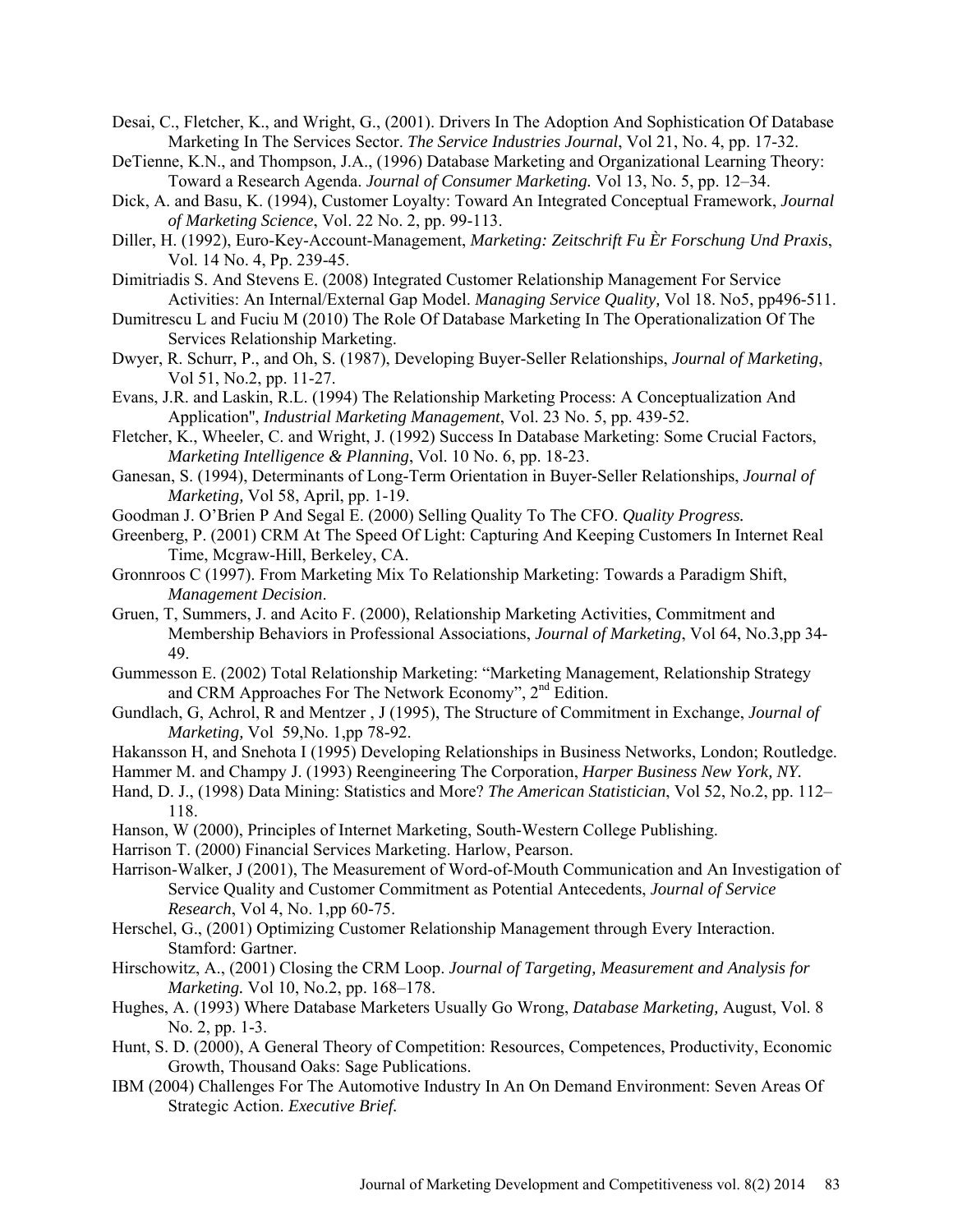IDM Guide to CRM Mastery (2002) Developing A CRM Strategy. *Institute Of Direct Marketing*.

- Jones, H. and Farquhar, J.D. (2003), Contact Management And Customer Loyalty, *Journal Of Financial Services Marketing*, Vol. 8 No. 1, pp. 71-8.
- Jutkins, R. (1994) Just Imagine! Database Marketing Targets The Right Customers And Keeps Them Coming Back, *Direct Marketing*, Vol. 12 No. 56, April, pp. 38-40.
- Kalawani M.U. and Narayandas N. (1995) Long-term Manufacturer-Supplier Relationships: Do they Pay Off For Supplier Firms. *Journal Of Marketing*, Vol 59, pp1-16.
- Karakostas B, Kardars D, Papathanassiou E (2004). The State Of CRM Adoption by Financial Services In The UK: An Empirical Investigation, *Information & Management*: Elsevier.
- Key J.P (1997), Research Design In Occupational Education, Oklahoma State University.
- Knox S (1996) The Death Of Brand Deference: Can Brand Management Stop The Rot? *Journal of Marketing Intelligence And Planning.*
- Kohli, R. and Gupta, J.N.D. (1993), Strategic Application Of Organizational Data Through Customer Relational Databases, *Journal of Systems Management*, October, pp. 22-41.
- Kotler and Keller (2005), Marketing Management,  $12<sup>th</sup>$  Edition, Prentice Hall Of India.
- Kotler P (2000) Marketing Management, Millenium Edition, Prentice Hall Of India.
- Kotler W.G, Saunders J, Armstrong G (2005). Principles of Marketing, 4<sup>th</sup> Ed, *Harlow, Pearson.*
- Kovacs, J. (2006), How To Embrace E-Business And Make It Succeed, *Destination CRM*, Viewpoint, available at: [www.destinationcrm.com](http://www.destinationcrm.com/)
- Krishnamurthy, S (2003), E-Commerce Management: Text and Cases, Thomson Learning.
- Krosnick, J.A. and Petty, R.E. (1995), Attitude Strength: An Overview, In Petty, R.E. And Krosnick, J.A. (Eds), Attitude Strength: Antecedents and Consequences, Lawrence Erlbaum Associates, Mahwah, NJ, pp. 1-24.
- Kubi A.B and Doku A.K (2010) Towards A Successful Customer Relationship Management: A Conceptual Framework.
- Lam, S.Y., Shankar, V. and Murthy, M.K.E.B. (2004), Customer Value, Satisfaction, Loyalty, And Switching Costs: An Illustration From A Business-To-Business Service Context, *Journal Of The Academy Of Marketing Science*, Vol. 32 No. 3, pp. 293-311.
- Lambe, C. J, and Spekman, R.E. (1997), National Account Management: Large Account Selling Or Buyer-Supplier Alliance, *Journal Of Personal Selling And Sales Management*, Vol 17, pp 61-74.
- Law M, Lau T, Wong Y.H (2003) From Customer Relationship Management To Customer-Managed Relationships: Unraveling The Paradox With A Co-Creative Perspective.
- Lebon Y, Van Laethem N, (2003), Le Marketing Orienté, Dumond, Praris.
- Levin, N., and Zahavi, J., (1996) Segmentation Analysis with Managerial Judgment. *Journal of Direct Marketing*. Vol 10, No.3, pp. 28–47.
- Levitt T (1983) After The Sale Is Over. *Harverd Business Review.* September-October, pp. 87-93.
- Lewington, J., De Chernatony, L., and Brown, A., (1996). Harnessing the Power of Database Marketing. *Journal of Marketing Management.* Vol 12, pp. 329–346.
- Liljander V and Strandvik T (1995) The Nature Of Customer Relationships In Service. *Advances In Services Marketing Management,* Vol 4, JAI Press, London, pp. 141-167.
- Longworth D and Rodgers K. (2004) Redefining Customer Relationship Management: Pragmatic CRM For Small And Mid-Sized Businesses.
- Malholtra N.K (2007) Marketing Research: An Applied Orientation, 5<sup>th</sup> Edition. Prentice Hall Of India.
- Meakins C. (2003) Building Brand Loyalty By Improving The Customer Experience. Oracle, USA. Merisavo M and Raulas M (2004) The Impact Of E-mail Marketing On Brand Loyalty, *Journal Of*
- *Product And Brand Management,* Vol 13, No 7, pp 498-505.
- Millman A.F. and Wilson K.J. (1999) Processual Issues In Key Account Management: Underpinning The Customer-Facing Organization, *Journal Of Business And Industrial Marketing,* Vol 14, No. 4 pp328-337.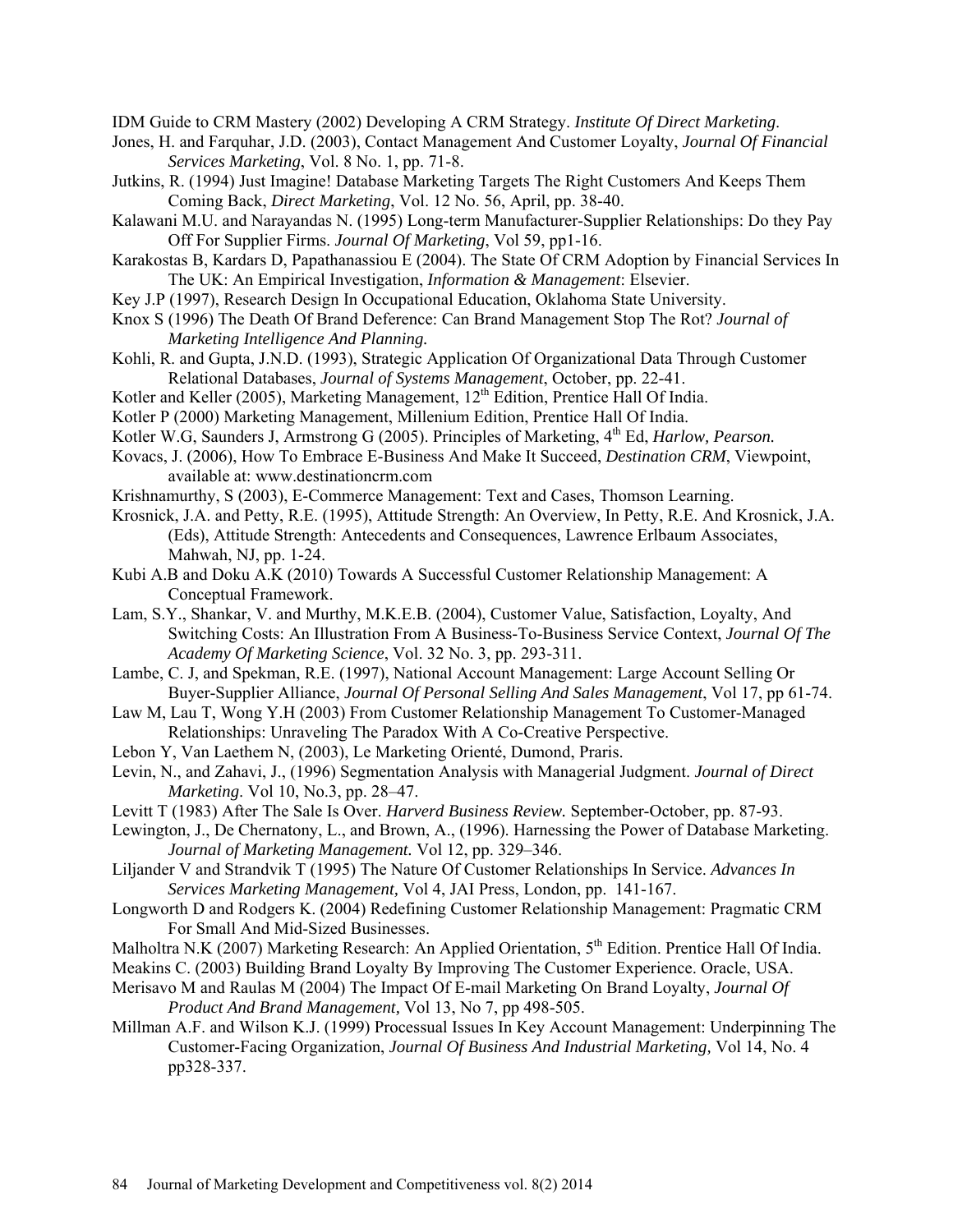- Moorman, C, Zaltman, G and Deshpande R. (1992), Relationships between Providers and Users of Marketing Research: The Dynamics of Trust within and between Organizations, *Journal of Marketing Research*, Vol 29 (August), pp314-29.
- Moorman, Ch., R. Deshpande and G. Zaltman (1993), Factors Affecting Trust in Market Research Relationships," *Journal of Marketing*, Vol 57, No.1,pp 81-101.
- Morgan, R and Hunt S. (1994), The Commitment-Trust Theory of Relationship Marketing, *Journal of Marketing*, Vol 58, No. 2, pp 20-38.
- Motor Trader, (Jan, 2006- August, 2010)
- Ojasalo J (2001) Key Account Management At Company and Individual Levels in Business-to-Business Relationships. *Journal of Business and Industrial Marketing,* Vol 16, No. 3, pp199-218.
- Oliver, R.L. (1999), Whence Consumer Loyalty? *Journal Of Marketing*, Vol. 63, pp. 33-44.
- Palmer (1994) Relationship Marketing Back To Basics? *Journal Of Marketing Management* Vol 10, No. 7, pp571-9.
- Paltschik, M. and Storbacka, K. (1992) Monitoring The Customer Base To Achieve Profitability, M*arketing And Research Today*, August, pp. 155-66.
- Pardo C. and Ivens B.S (2004) Key-Account-Management In Business Markets: An Empirical Test of 'Theoretical Wisdom' And 'Common Wisdom' *Submitted As Competitive Paper For The 20th Annual IMP Conference.*
- Pardo, C. (1999) Key Account Management In The Business-To-Business field: A French Overview", *Journal Of Business & Industrial Marketing*, Vol. 14 No. 4, pp. 276-90.
- Pardo, C., Salle, R. and Spencer, R. (1993) The Key Accountisation Of The Firm: A Case Study, 9th Annual Industrial Marketing and Purchasing (IMP) Conference, Bath.
- Parthasarathy M and Sohi S (1997) Salesforce Automation And The Adoption Of Technological Innovations By Salespeople: Theory And Implications, *Journal Of Business And Industrial Marketing*, Vol 12, No. 3 /4, p196-208.
- Pearce J.E, Webb G.I, Shaw R.N, and Garner B, (2002) A Systemic Approach to the Database Marketing Process. ANZMAC 2002 Conference Proceedings.
- Peppard J, (2000) Customer Relationship Management (CRM) In Financial Services, *European Management Journal,* Vol 18, No3, pp312-327.
- Peppers and Rogers Group (2001) E-mail Marketing: Reaching Customers and Driving ROI. Insight Report; *Peppers and Rogers Group,* Norwalk, CT.
- Peppers, D and Rogers M (1999), The One To One Future: Building Relationships One Customer At A Time, Doubleday.
- Phillips L.E. (2007) Automotive Online: The Race Is On. *E-marketer.*
- Piercy N and Lane N (2006) The Hidden Risks In Strategic Account Management Strategy, *Journal of Business Strategy*, Vol 27, No. 1, pp.18-26.
- Pirakatheeswari P. (2009) Database Marketing: Its Advantages and Disadvantages. Salem.
- Prasarnphanich P (2007) Does Trust Matter to Develop Customer Loyalty in Online Business? *International Journal of the Computer, the Internet and Management*, Vol.15 No. SP4, November, 2007.
- Ramnarayan S, (2005) Perceived Effectiveness of Personalization, *Journal Of Business And Economics Research,* Vol 3, No 9.
- Rapp, S. (1989) So What Is Direct Marketing Anyway? *Direct Response*, July, p27.
- Rayner S. (1996) Consumer Loyalty. London: *Financial Times.*
- Reicheld, F.F. and Kenny, D.W. (1990) The Hidden Advantages Of Customer Retention, *Journal Of Retail Banking*, Vol. 12 No. 4, pp. 19-23.
- Reichheld F. And Teal T. (1996) The Loyalty Effect: The Hidden Force Behind Growth, Profits And Lasting Value. *Harvard Business School,* Boston. MA.
- Reichheld F.F and Sasser W.E. (1990) Zero Deffects Comes To Services, *Havard Business Review* No. September-October, pp105-11.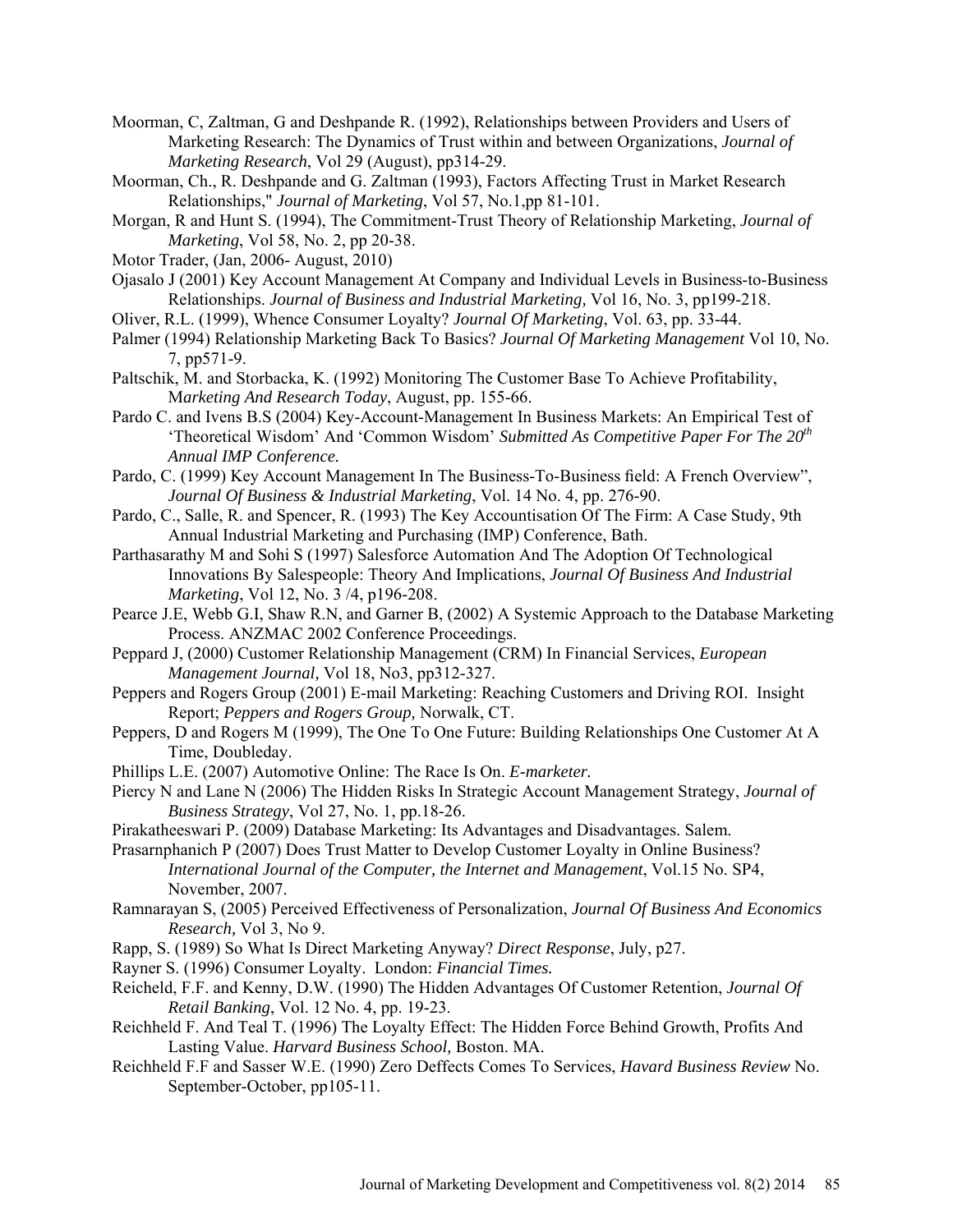- Reichheld F.F and Schefter P.E (2000) E-loyalty: Your Secret Weapon On The Web, *Harvard Business Review,* Vol 78, No 4, p 105-13.
- Reichheld F.F. (2003) The One You Need To Grow. *Havard Business School Press.*
- Reichheld, F.F., Markey, R.G. and Hopton, C. (2000), E-Customer Loyalty Applying The Traditional Rules Of Business For Online Success, *European Business Journal,* Vol. 12 No. 2, pp. 169-88.
- Reicken, D (2000), Personalized Views Of Personalization, *Association for Computing Machinery. Communications of the ACM*, August, Vol. 43 No.8, p26.
- Reinganum, J.F. (1981), Market Structure And The Diffusion Of New Technology, *Bell Journal of Economics,* No. 12, Autumn, pp. 618-24.
- Rigby, D, Reicheld, F.F and Schefter P (2002), Avoid the Four Pitfalls of CRM, *Harvard Business Review,* February, pp101-9.
- Rowley J. (2005) The Four Cs Of Customer Loyalty. *Journal of Marketing Intelligence And Planning*. Vol 23, No. 6, pp574-581.
- Ryals L., Knox S., Maklan S (2001) Customer Relationship Management (CRM): Building The Business Case. Pearson Education, Edinburgh.
- Ryals, L. (2000) Organizing For Relationship Marketing; In Cranfield School Of Management, Marketing Management: A Relationship Marketing Perspective, Macmillan, Basingstoke.
- Satisfaction On Behavioural Intentions In Service Environments. Journal Of Retailing, Vol 76, No2, pp.193-218.
- Schierholz R, Kolbe L.M. and Brenner W (2007) Mobilizing Customer Relationship Management: A Journey From Strategy To System Design.
- Schoenbachler, D. D., Gordon, G. L., Foley, D., and Spellman, L., (1997) Understanding Consumer Database Marketing. *Journal of Consumer Marketing*. Vol 14, No. 1, pp. 5–19.
- Sekaran U. (2000) Research Methods For Business: A Skill-Building Approach 3<sup>rd</sup> Edition. John Wiley and Sons, Inc.
- Shapiro, B.P, Benson, P. and Rowaland T. Moriarty. (1984), Organizing the National Account Force, *MSI Report*, No. 84-101, Avril, 38 pages.
- Shapiro, B.P., Rangon, K., Moriarty, R.T. and Ross, E.B. (1987) Managing Customers For Profit (Not Just Sales), *Harvard Business Review,* Vol. 65 No. 5, September-October, pp. 101-8.
- Sharma, A. (2003), Are You Selecting The Right Key Accounts? Examining The Relationship Between Account Sales And Profitability, *The Journal Of Selling And Major Account Management*, Vol. 5, October, Pp. 29-39.
- Shaw, R., (1993) Making Database Marketing Work. *Journal of Information Technology*, Vol 8, pp.110– 117.
- Slater, D. (1993), Payback Is Difficult To Quantify, *Computerworld*, No. 27, September 20, p. 129.
- Steel M. and Dapiran P. (2004) Customer Relations. Executive Summary, ICDPA.
- Storbacka K, Strandvik T and Gronroos C (1994) Managing Customer Relationships For Profit: The Dynamics Of Relationship Quality, *International Journal Of Service Industry Management,* Vol 5, No. 5 pp. 21-38.
- Storbacka, K., Sivula, P. and Kaario, K. (1999), Create Value with Strategic Accounts, Multiprint, Helsinki.
- Sue P And Morin P (2001) A Strategic Framework For CRM. LGS Group Inc., an IBM Company.
- Swift R.S. (2001) Accelerating Customer Relationships: Using CRM and Relationship Technologies, *Prentice Hall,* Englewood Cliffs, NJ.
- Taylor, T.C. (1994), A Handy Invention, *Sales and Marketing Management*, January, pp. 77-81.
- Trasorras R, Weinsten A, and Abratt R, (2009) Value, Satisfaction, Loyalty And Retention In Professional Services, *Marketing Intelligence And Planning,* Vol 27, No. 5, pp615-632.
- Verity, J.W. (1993), Taking A Laptop On A Call: Technology Is Turning Selling From A Black Art To A Science, *Business Week,* No. 3342, October 25, pp. 124-5.